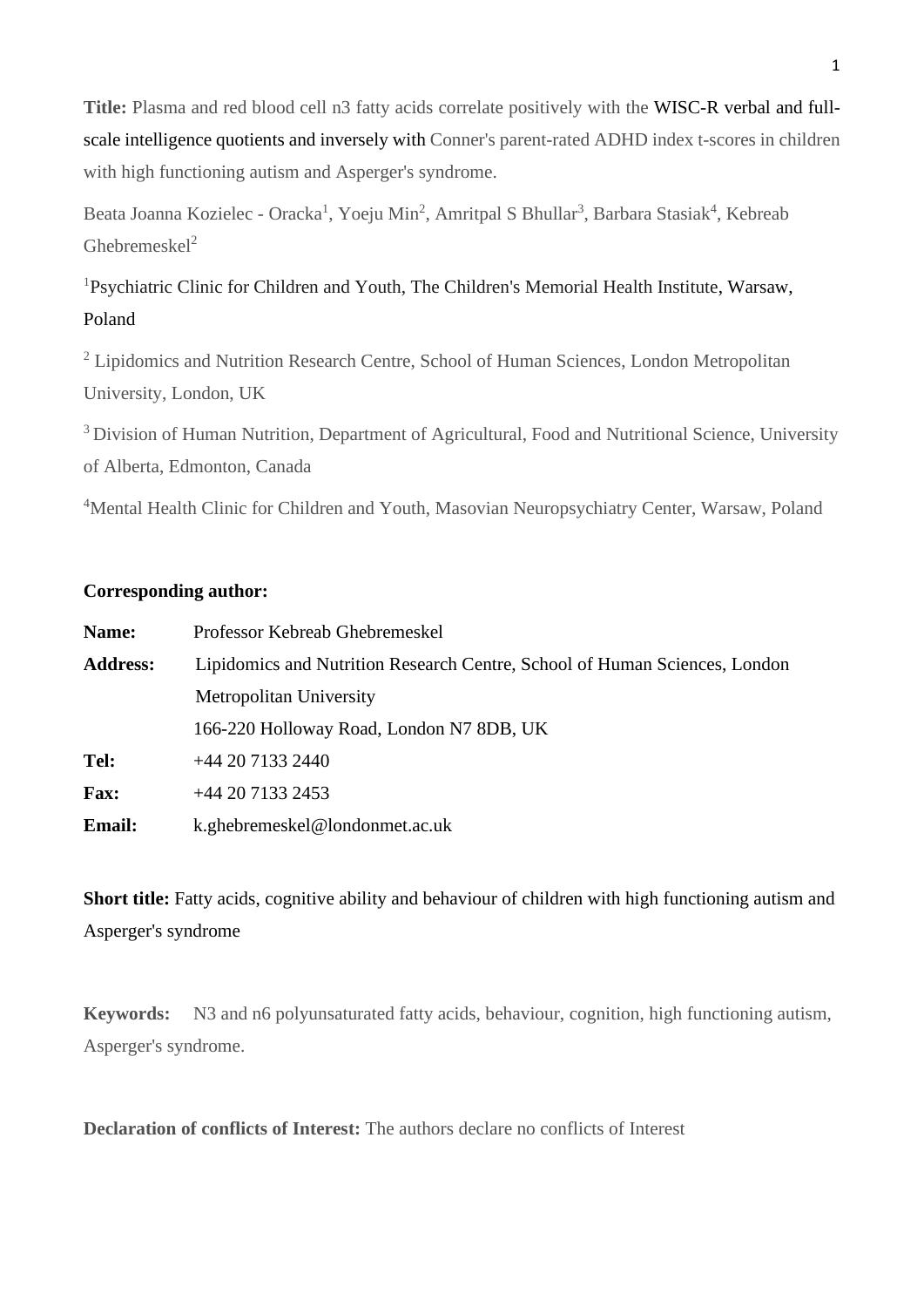### **ABSTRACT**

2 Findings of the fatty acid status of people with autism spectrum disorders have been incongruent perhaps because of the diversity of the condition. A *cross-sectional* design study was used to investigated fatty acid levels and relationships between fatty acids, and cognition and behaviour in a homogenous group of children with autism spectrum disorder. Children with Asperger's syndrome (AS) /high functioning autism (n=44) and healthy siblings (n=17) were recruited from the Diagnostic

and Therapeutic Centre for Children with Autism, Warsaw, Poland. In the AS group, plasma phosphatidylcholine 22:5n3 correlated positively with verbal  $(r=0.357, p=0.019)$  and full scale  $(r=0.402, p=0.008)$  IOs, red blood cell phosphatidylcholine 22:5n3 with verbal  $(r=0.308, p=0.044)$ , performance  $(r=0.304, p=0.047)$  and full scale  $(r=0.388, p=0.011)$  IQs and red blood cell phosphatidylethanolamine 22:5n3 with verbal ( $r=0.390$ ,  $p=0.010$ ) and full scale ( $r=0.370$ ,  $p=0.016$ ) IQs. Whilst, plasma phosphatidycholine 20:5n3 (r=-0.395, p=0.009), 22:6n3 (r=-0.402, p=0.007) and total n3 fatty acids (r=-425, p=0.005), red blood cell phosphatidlycholine  $20:5n3$  (r=-0.321, p=0.036) and red blood cell phosphatidylethanolamine  $20:5n3$  (r=-0.317, p=0.038), 22:6n3 (r=-0.297, p=0.05) and total n3 fatty acids (r=-0.306, p=0.046) correlated inversly with ADHD index. Similarly, inattention was negatively related with plasma phosphatidylcholine  $22:6n3$  (r=-0.335, p=0.028), and total n3 fatty acids ( $r=-0.340$ ,  $p=0.026$ ), oppositional with plasma phosphatidylcholine 18:3n3 ( $r=-$ 0.333, p=0.029), 20:5n3 (r=-0.365, p=0.016), total n3 fatty acids (r=-0.293, p<0.05), red blood cell phosphatidylcholine 18:3n3 (r=-0.337, p=0.027) and red blood cell ethanolamine 18:3n3 (r=-0.333, p=0.029), 20:5n3 (r=-0.328, p=0.032), 22:6n3 (r=0.362, p=0.017) and total n-3 fatty acids (r=-0.298,  $p<0.05$ ) and hyperactivity with plasma phosphatidylcholine 22:6n3 (r=-0.320, p=0.039). In contrast, there were inverse correlations between red blood cell phosphatidylcholine 18:2n6 and performance  $(r=-0.358, p=0.019)$  and full scale  $(r=-0.320, p=0.039)$  IQs, and direct correlations between red blood cell phosphatidylcholine 22:4n6 ( $r=0.339$ ,  $p=0.026$ ) and 22:5n6 ( $r=0.298$ ,  $p<0.05$ ) and ADHD index, between red blood cell phosphatidylcholine 22:4n6 (r=0.308, p=0.044) and inattention, between plasma phosphatidylcholine 22:4n6 (r=0.341, p=0.025), red blood cell phosphatidylcholine 20:4n6  $(r=0.314, p=0.041)$  and total n6 fatty acids  $(r=0.336, p=0.028)$  and oppositional and plasma phosphatidylcholine 20:3n6 (r=0.362, p=0.018) and red blood cell phosphatidylcholine 20:3n6  $(r=0.401, p=0.009)$  and hyperactivity. The findings of the ethnically homogenous children with Asperger's syndrome/high functioning autism study revealed positive associations between 22:5n3 and cognition, and negative relationships between 20:5n3 and 22:6n3 and behavioural problem. In contrast, cognitive ability and behavioural problems were negatively and positively associated with n6 fatty acids. Further investigation is required to establish whether there is a cause and effect relationship. Regardless, it would be prudent to ensure that children with the condition have optimum n3 PUFA intake.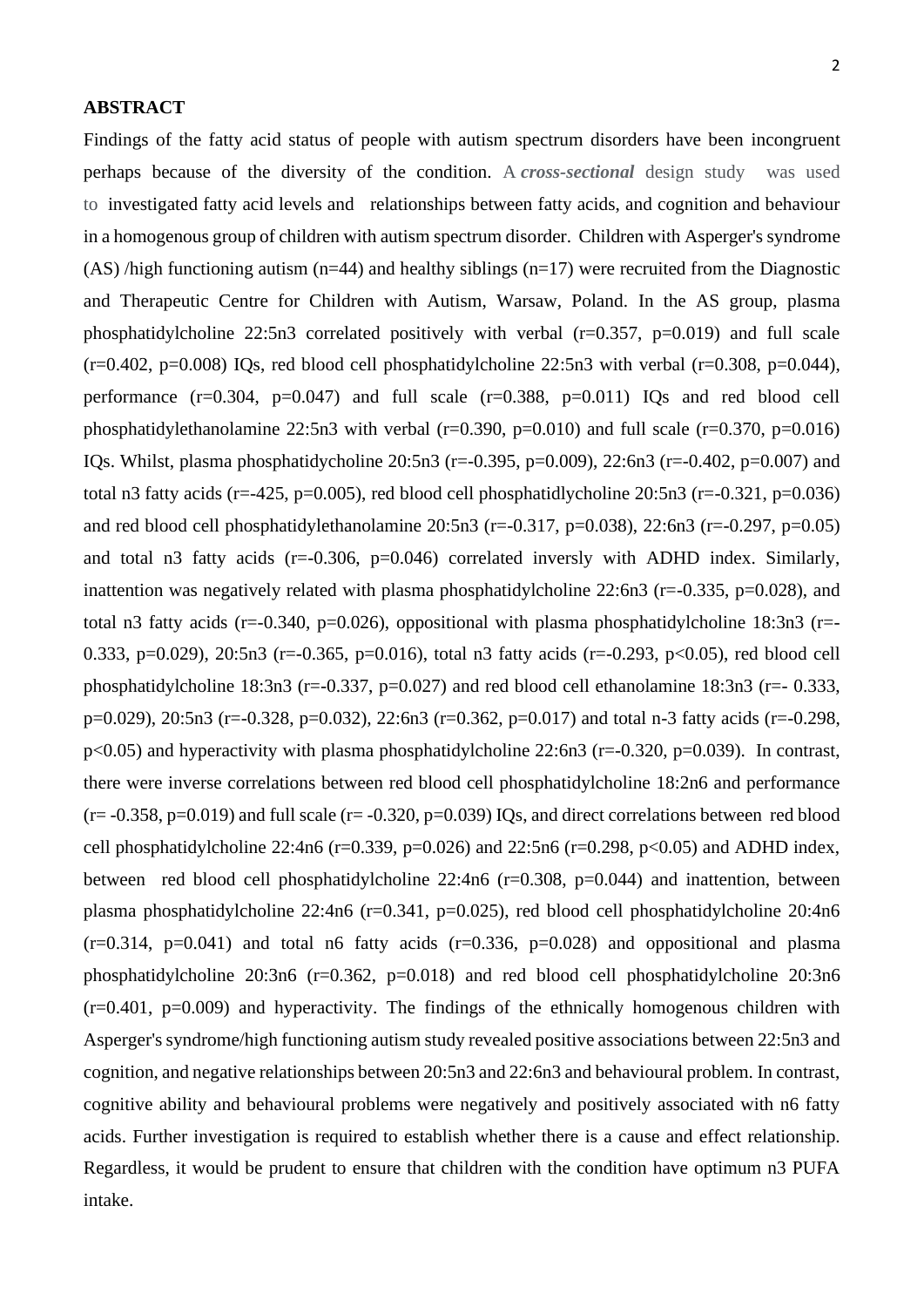#### **Introduction**

High functioning autism and Asperger's syndrome are developmental disorders classified within related neurological conditions known as autistic spectrum disorders (ASD). Individuals with the conditions have seriously impaired social and communication skills despite normal cognitive development and well-developed speaking ability. These difficulties often lead to social isolation. The common symptoms include obsessive adherence to routines, excessive preoccupation with a single and narrow subject of interest, rhythm and intonation problems in speech, delayed motor skills and impaired social communication, interaction and imagination skills [1-2]. Besides, they suffer regularly from sleep disturbances [3], food selectivity, and picky eating [4-5]. Although certain drugs are given to treat anxiety, depression and ADHD symptoms co-existing with the disorder [6-7], there is no known curative drug for the core symptoms [8-10]. Therefore, the mainstream management remains social skills training and behaviour, occupational, speech therapies, and support and management training for parents [11-13].

The long-chain polyunsaturated fatty acids, docosahexaenoic acid (DHA, 22:6n3) and arachidonic acid (AA, 20:4n6) are vital structural components of brain cell membranes. Moreover, eicosapentaenoic (EPA, 20:5n3) and DHA have been shown to improve memory, learning and cognition [14], protect against cognitive decline and dementia [15] and attenuate social communication and social interaction deficits associated with psychological/psychiatric disorders [16]. These effects are most likely due to the modulation of neuronal function by the aforementioned fatty acids and their metabolites. Indeed, there is evidence that long-chain n3 polyunsaturated fatty acids play a critical role in receptor function, neurotransmitter release, and signalling [17-18]. Also, they are known to promote neurite outgrowth of sensory and hippocampal neurons [19-21].

Studies have investigated the fatty acid status of people with Alzheimer's disease [22], Parkinson's disease [23-24], schizophrenia [25], depressive and anxiety disorders [26-27], attention deficit hyperactivity disorder [28-30], autistic spectrum disorder [31-36]) of various population groups. There is a paucity of comprehensive and well-thought-out investigations on the fatty acid composition of plasma and red blood cell polar and non-polar lipids and neurological and behavioural disorders from Poland and elsewhere.

**Aim –** The aim of this cross-sectional design study was to investigate blood fatty acid status of polish children with high functioning autism/Asperger's syndrome and assess relationships between fatty acids and behaviour and cognitive ability. The study was a cross-sectional design.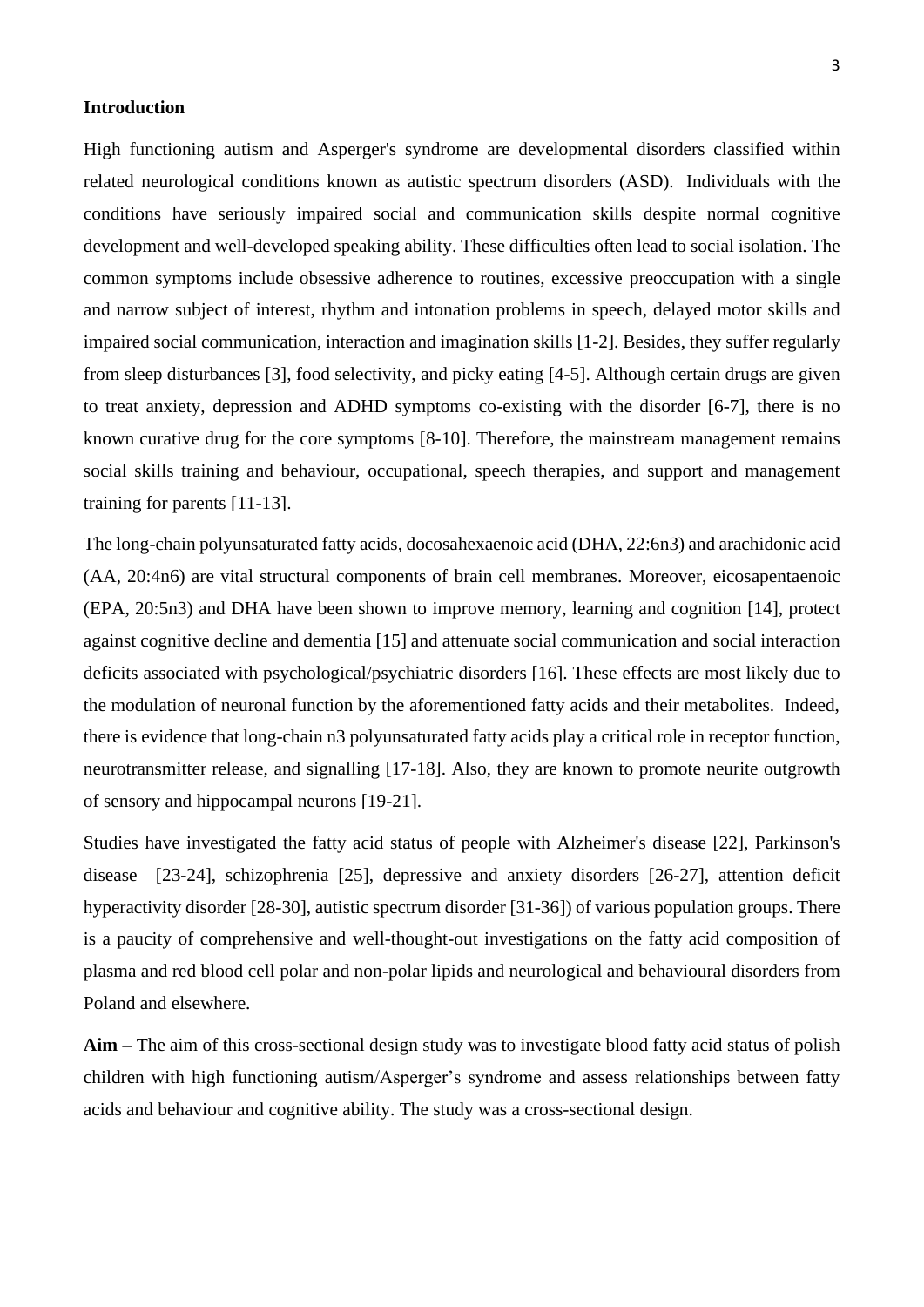#### **Sample size, participants and methods**

*Sample size* – Docosahexaenoic acid (DHA) is the central nervous system's most limiting and vital structural and functional fatty acid. We wanted to find out if the level of this nutrient is compromised in individuals with high functioning autistic (HFA) and Asperger's syndrome (AS). In our previous pilot study of healthy Polish Children, the level DHA in plasma choline phosphoglycerates was 2.1±0.85%. We wanted to detect a 20% difference in DHA levels between high functioning autistic (HFA) and Asperger's syndrome (AS) and their healthy control siblings (HC) with an 85% power at the 5% significant level. We expected a 20% loss of sample during laboratory processing. Therefore, the required sample size was 88 (44 HFA/AS & 44 HC). Gow and colleagues [37] detected a relationship between n3 fatty acids and emotion processing in 31 boys with attention deficit hyperactivity disorder. Therefore, we anticipated sample size of 44 would be sufficient to reveal correlations between n3 fatty acids and the behaviour in the HFA/AS.

*Participants -* Seventy-two children – 55 HFA/AS and 17 HC siblings of the HFA/AS - were enrolled from the Therapeutic Centre for Children with Autism, Warsaw, Poland. Of these, forty-four (n=44; female 5, Male 39) HFA/AS and seventeen (n=17; female 10, male 7) HC siblings were recruited into the study. The seventeen healthy children were siblings of the seventeen HFA/AS participants. All of the 44 HFA/AS had siblings; however, only seventeen HFA/AS children's parents consented for their healthy offspring to participate in the study. Eleven HFA/AS children did not meet the inclusion criteria and were excluded from participation. The inclusion criteria were age greater than five and under twenty years and diagnosis with HFA or AS. Children with an IQ score below 80, comorbid severe conditions and illness, recent drug-prescription history and those on special diets or nutritional supplements were excluded from recruitment. Ethical approval from the Mother and Child Care Institute Bioethics Committee (Warsaw, Kasprzaka, Poland) and informed consent from the parents or guardians of the children were obtained. Blood specimen, about 5 ml, was collected before breakfast from those who consented to participate in the study.

*Anthropometry and blood pressure -* Weight in kilogram and height in centimetre were assessed with a Seca Electronic Scale 890 (UNISCALE, Seca, Birmingham B5 5QB, UK) and a measuring board (Schorr, Weight and Measure, LLC, Olney, Maryland, USA), respectively. Blood pressure was measured with the use of a validated digital sphygmomanometer.

*Diagnosis and assessment of intelligence quotient and behaviour -* High functioning autism and Asperger's syndrome were diagnosed using the International Classification of Diseases (ICD-10, version 2010, [38]. Wechsler Intelligence Scale for Children (WISC-R) and Conners' Parent Rating Scale-Revised (S, Polish version) were used for the assessments of intelligence quotient (full scale,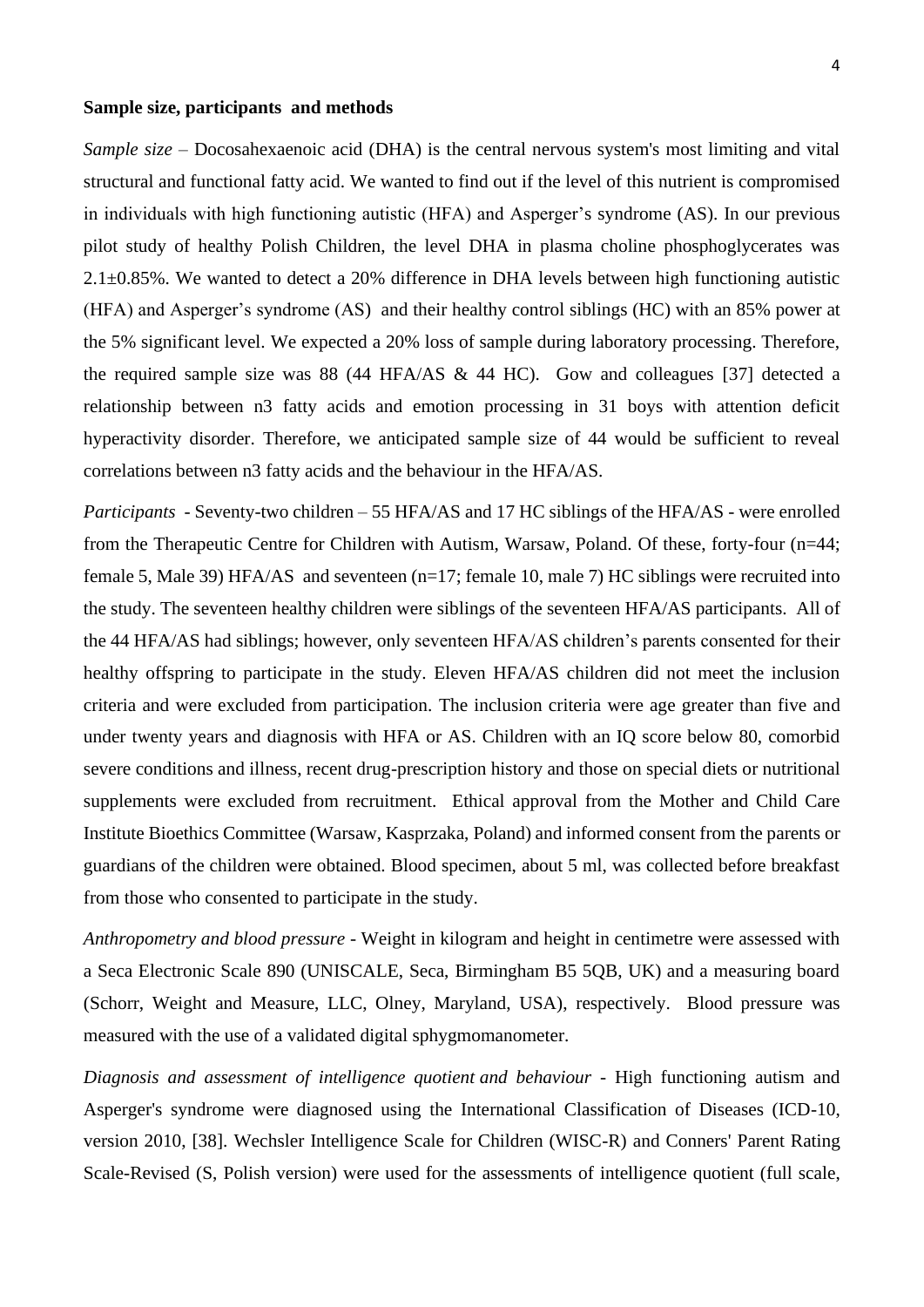verbal. Performance IQ and subsets) and behavioural profile, respectively. To maintain consistency, medical and psychological assessments were conducted by BJKO and BS, respectively.

*Fatty acid analysis -* Plasma and total erythrocyte lipids were extracted by the modified method of Folch et al. [39]) by homogenising 1 ml of sample in 90 ml chloroform: methanol (2:1 v/v) containing 0.01% butylated hydroxytoluene (BHT) under oxygen-free nitrogen. Phospholipids were separated by thin-layer chromatography (TLC) on silica gel plates using the developing solvents, chloroform, methanol: and methylamine (65:35:15 v/v/v). Petrol ether, diethyl ether, formic acid and methanol  $(85:15:2.5:1 \text{ v/v/v/v})$  were used to separate the neutral lipids. The phospholipid and neutral lipid bands were visualised by spraying the developed plates with a methanolic solution of 2, 7-dichlorofluorescein (0.01% w/v) and identified using authentic standards. Fatty acid methyl esters (FAMEs) were prepared under nitrogen by heating the phospholipid bands in 4 ml of 15% methanolic acetyl chloride in a sealed vial at 70C° for 3 hours. The resulting FAMEs were extracted with petroleum spirit, dried, dissolved in heptane and subsequently separated by a gas chromatograph (HRGC MEGA 2 series, Fisons Instruments, Italy) fitted with a BPX 20 capillary column  $(60 \text{ m x } 0.32 \text{ mm ID}, 0.25; \text{film})$ . The injector, oven and detector temperatures were 250, 230 and 280°C, respectively, and hydrogen was used as a carrier gas.

Quality certified fatty acid methyl ester standard mixture (Supelco® 37 Component FAME Mix. U47885-U, Sigma-Aldrich, Dorset, UK) and GC-MS authenticated fatty acid methyl esters prepared from lipid extract of (1) vegetable seed oils containing alpha-linolenic, gamma-linolenic and stearidonic acids, and (2) bovine brain L-A-phosphatidylethanolamine Type 1 (Sigma-Aldrich, Dorset, UK), were used for identification. Peak areas were computed using the EZChrom chromatography data system (Scientific Software, Inc., San Ramon, CA).

## **Data analyses**

The data are expressed as mean  $\pm$  standard deviation. Cronbach's Alpha was used to measure internal consistencies of mental abilities (IQ) and Conner's Parent Rating Scale items that measure the same construct. Statistical differences between fatty acid levels of the children with and without autism spectrum disorder and linear relationships between fatty acid levels and IQ scores and Conner's parent rating scale t-scores were investigated with the use of an independent test, and Stepwise regression and Pearson's correlation coefficient (r), respectively. P-values of less than 0.05 are considered statistically significant. An independent t-test rather than a paired t-test was used to compare the fatty acid status of the case (HFA/AS) and reference (HC siblings) groups. This is because most of the HFA/AS children did not have matching sibling (natural pairing) participants. The data were tested for normal distribution and, when deemed necessary, normalised before statistical analyses. Analyses were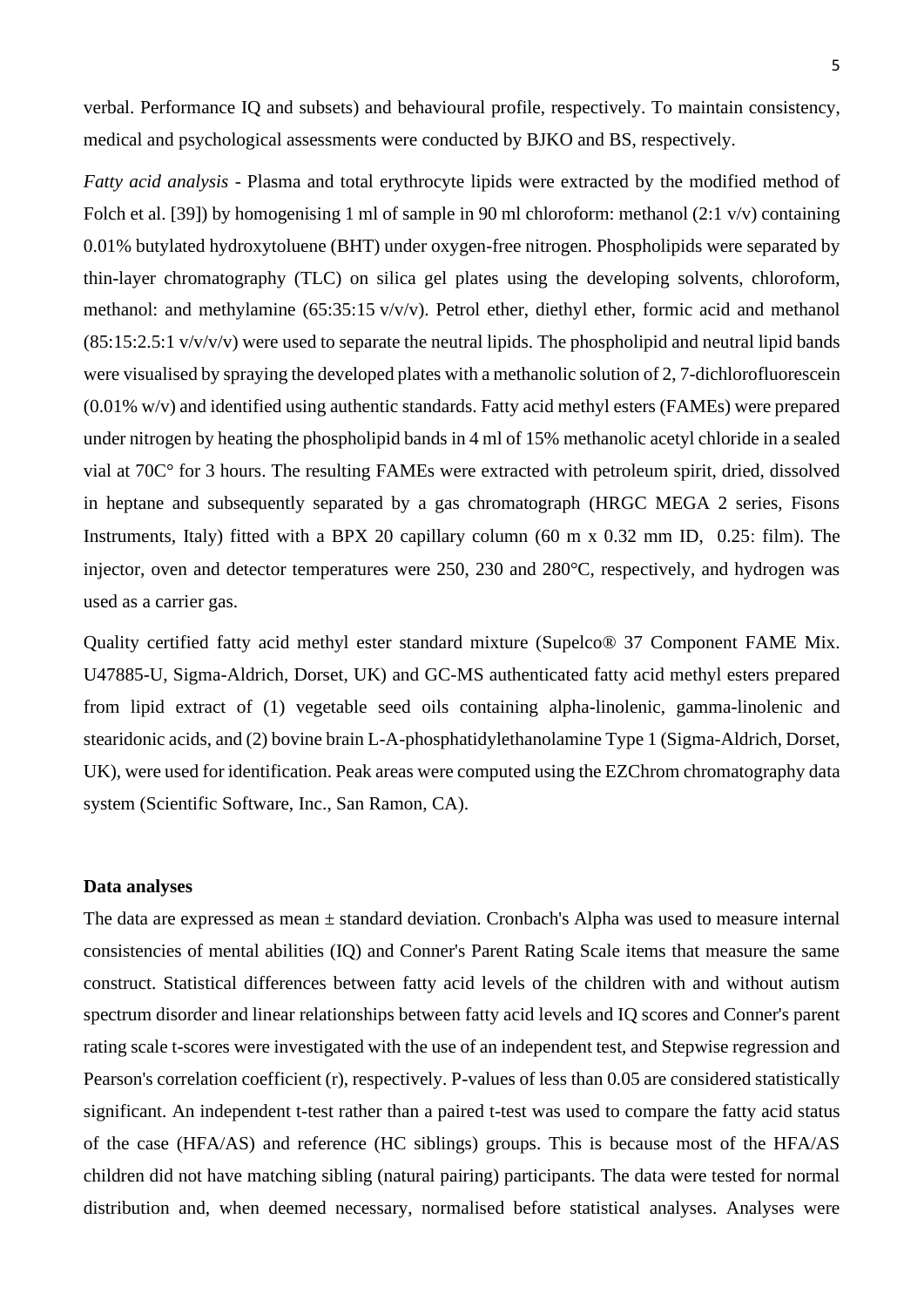performed using IBM SPSS, version 25 (International Business Machines Corporation, New York, USA).

### **Results**

*Demography and blood pressure -* Age, height, weight, body mass index and systolic and diastolic blood pressure values of the autistic children and healthy controls are shown in table 1. There was no difference in any of the variables mentioned above between the two groups (p>0.05).

*Cognitive abilities of HFA/AS - Cognitive abilities of the children with Asperger's syndrome are* presented in table 1. The internal consistency value (Cronbach alpha coefficient) of the mental ability (Wechsler Intelligence) sub-scales was 0.84. The scaled full-scale intelligence quotient (IQ) scores of the 44 affected children ranged between 83 and 152. One (2.3%) had a score of 83 (low average), 15 (34.1%) 90 to 109 (average), 8 (18.2%) 110 to 119 (high average), 10 (22.7%) 120 to 129 (superior) and 10 (22.7%) 130 or higher (very superior).

*Connor's Parental Rating Scale T-Score of HFA/AS –* The Cronbach alpha coefficient (internal consistency value) of the Connor's Parent Rating Scale items was 0.78. An appreciable number of the forty-four children had clinically significant behavioural problems (T-score higher than 65) – attention deficit hyperactivity disorder 21 (47.7%), inattention 23 (52.3%), oppositional 19 (43.2%) and hyperactivity 18 (40.9%).

*Plasma triacylglycerol* (PT) - Fatty acid composition of plasma triacylglycerol is presented in table 2. The children with autistic spectrum disorder compared with their healthy counterparts had higher levels of C14:0, C16:0, C16:1n7 and total saturated fatty acids ( $p<0.0001$ ) and lower C18:0 ( $p=0.014$ ), C18:1n9 and total monounsaturated fatty acids ( $p<0.0001$ ),  $20:3n6$  ( $p=0.002$ ),  $22:4n6$  and  $22:5n6$ (p=0.007), 20:5n3 (p=0.033), 22:5n3 (p<0.005) and total n-3 fatty acids ((p=0.025).

*Plasma cholesterylesters (PCE) -* C14:0 (p=0.004), C16:0 (p<0.0001), C16:1n7 (p=0.008), total saturated fatty acids ( $p<0.0001$ ) and total monounsaturated fatty acids ( $p=0.041$ ) were higher and 18:2n6 (p<0.0001), 20:3n6 (p=0.036), 22:5n6 (p=0.0017), total n6 fatty acids (p<0.0001), 20:5n3  $(p=0.045)$ ,  $22:5n3$  (p=0.003),  $22:6n3$  (p=0.011) and total n3 fatty acids (p=0.035) lower in the children with autistic spectrum disorder than in the healthy controls (table 3).

*Plasma phosphatidylcholine (PPC)* – The children with Asperger's syndrome compared with their healthy siblings had higher levels of 14:0, 16:0 ( $p<0.0001$ ), total saturates ( $p=0.002$ ), 16:1n7  $((p<0001)$ , and lower 20:1n9 (p=0.004), 24:1n9 (p=0.039),18:2n6 (p=0.033), 20:2n6 (p<0.001),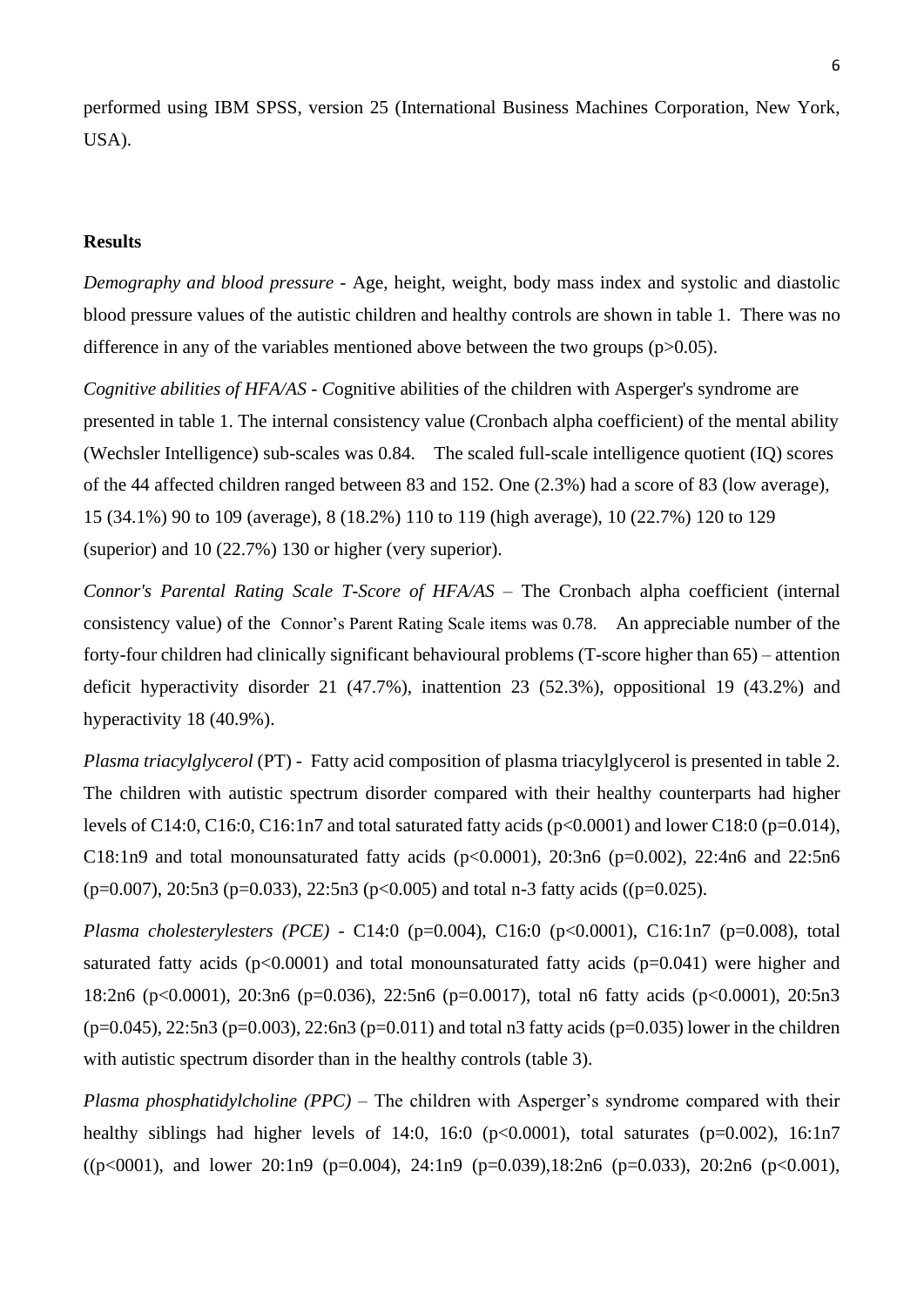20:3n6 (p<0.01), 22:4n6 (p=0.004), 22:5n6 (p=0.019), total n6 fatty acids (p=0.015) and 22:5n3 (p=0.047) (table 4).

*Red blood cell phosphatidylcholine (RBC PC)* – Table 5 shows fatty acid composition of the children without (healthy siblings) and with Asperger's syndrome. The levels of 16:0 (p<0.001), total saturated fatty acids ( $p=0.002$ ), 18:1n9 ( $p<0.01$ ) and total monounsaturated fatty acids ( $p=0.004$ ) were higher and 18:2n6 (p=0.032), 20:2n6 (p=0.039), 20:3n6 (p=0.015), 22:4n6 (p=0.03), total n3 fatty acids  $(p<0.001)$  and 20:5n3, 22:5n3, 22:6n3 ( $p<0.05$ ) and 18:0 dimethylacetal lower in the children with Asperger's syndrome.

*Red blood cell phosphatidylethanolamine (RBC PE)* – Compared with their healthy siblings, the children with Asperger's syndrome had reduced levels of  $18:2n6$  ( $p=0.003$ ),  $20:3n6$  ( $p=0.009$ ),  $22:4n6$ (p<0.05), total n6 fatty acids (p=0.003) and elevated 20:2n9 (p=0.009), 18:3n6 (p=0.007) and 16:0 dimethylacetal (p=0.012) (Table 6).

*Cognitive abilities and fatty acids of HFA/AS children* - Data of the relationships between plasma and red blood cell fatty acids and cognitive abilities are presented in table 7. There were positive relationships between plasma phosphatidylcholine  $22:5n3$  and verbal ( $r=0.357$ ,  $p=0.019$ ) and full scale  $(r=0.402, p=0.008)$  IQs, between red blood cell phosphatidylcholine 22:5n3 and verbal (r=0.308,  $p=0.044$ ), performance (r=0.304, p=0.047) and full scale (r=0.388, p=0.011) IQs and between red blood cell phosphatidylethanolamine 22:5n3 and verbal (r=0.390, p=0.010) and full scale (r=0.370, p=0.016) IQs. In contrast, red blood cell phosphatidylcholine 18:2n6 correlated inversely with performance (r=  $-0.358$ , p=0.019) and full scale (r=  $-0.320$ , p=0.039) IQs.

*Behavioral problems and fatty acids* of *HFA/As children* – Table 8 illustrates relationships between behavioral problems (ADHD index, inattention, oppositional and hyperactivity). Plasma phosphatidycholine 20:5n3 (r=-0.395, p=0.009), 22:6n3 (r=-0.402, p=0.007) and total n3 fatty acids  $(r=-425, p=0.005)$ , red blood cell phosphatidlycholine 20:5n3  $(r=-0.321, p=0.036)$  and red blood cell phosphatidylethanolamine 20:5n3 (r=-0.317, p=0.038), 22:6n3 (r=-0.297, p=0.05) and total n3 fatty acids (r=-0.306, p=0.046) corrleated negativly with ADHD index. Conversly, there were postive correlations between ADHD index and red blood cell phosphatidylcholine 22:4n6 (r=0.339, p=0.026) and  $22:5n6$  (r=0.298, p<0.05).

Inattention was negatively related with plasma phosphatidylcholine  $22:6n3$  (r=-0.335, p=0.028), and total n3 fatty acids (r=-0.340, p=0.026) and positively with red blood cell phosphatidylcholine 22:4n6  $(r=0.308, p=0.044)$  (table 8).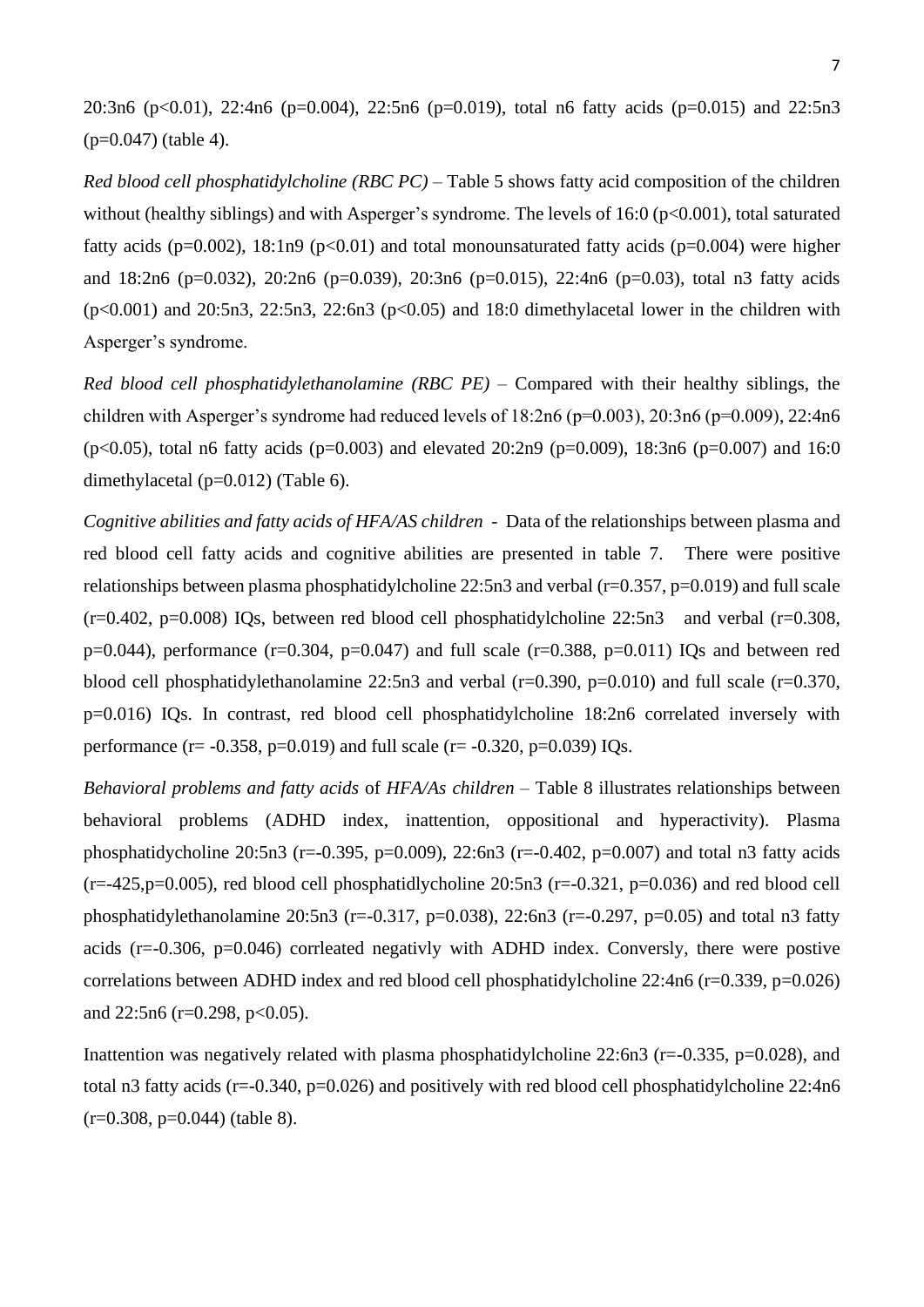There were inverse relationships between oppositional and plasma phosphatidylcholine 18:3n3 (r=-0.333, p=0.029), 20:5n3 (r=-0.365, p=0.016), total n3 fatty acids (r=-0.293, p<0.05), red blood cell phosphatidylcholine 18:3n3 ( $r=-0.337$ ,  $p=0.027$ ) and red blood cell ethanolamine 18:3n3 ( $r=-$ 

0.333, p=0.029), 20:5n3 (r=-0.328, p=0.032), 22:6n3 (r=0.362, p=0.017) and total n-3 fatty acids (r=-0.298, p<0.05). Conversely, plasma phosphatidylcholine  $22:4n6$  (r=0.341, p=0.025), red blood cell phosphatidylcholine 20:4n6 ( $r=0.314$ ,  $p=0.041$ ) and total n6 fatty acids ( $r=0.336$ ,  $p=0.028$ ) were directly associated with oppositional (table 8).

Hyperactivity (table 8) correlated inversely with plasma phosphatidylcholine 22:6n3 (r=-0.320,  $p=0.039$ ) and directly with plasma phosphatidylcholine 20:3n6 ( $r=0.362$ ,  $p=0.018$ ) and red blood cell phosphatidylcholine  $20:3n6$  (r=0.401, p=0.009).

### **Discussion**

The findings of the ethnically homogenous children with Asperger's syndrome/high functioning autism study revealed positive associations between 22:5n3 and cognition, and negative relationships between 20:5n3 and 22:6n3 and behavioural problems. In contrast, cognitive ability and behavioural problems were negatively and positively associated with n6 fatty acids.

Findings of the fatty acid status of people with autistic spectrum disorder have not been consistent. Some have reported reduced levels of long-chain n3, n6 or n3 & n6 in whole blood [31, 40], serum [32,41]), plasma [34, 42-43], red blood cells [30, 33] and plasma and red blood cells [35] of patients with autism spectrum disorder compared with their non-autistic counterparts. In contrast, Bu et al. [44] and Bell et al. [45] did not find any difference between the two groups, and Yui et al. [36] reported higher levels of EPA, DHA, DHA/AA and EPA/AA and lower AA in plasma of those with autism. The reasons for the contradictory findings are unclear. It is plausible that differences in the blood lipids analysed (total lipid, phospholipids, phospholipid fractions), background diet and ethnic and/or disorder heterogeneity of the participants may have played a role.

The participants who participated in the current study were homogenous with regard to ethnicity (Polish Caucasians) and disorder (Asperger's syndrome without severe comorbidities and IQ higher than 80). Besides, unlike in most of the previous investigations, plasma triacylglycerol (PT), cholesterylesters (PCE) and phosphatidylcholine (PPC) and Red blood cell phosphatidylcholine (RBC PC) and phosphatidylethanolamine (RBC PE) were assayed. The findings revealed that Asperger's syndrome/high-functioning autism is associated with abnormal blood fatty acid levels. The abnormality was manifested in the plasma, and red blood cell lipid groups (PT, PCE, PPC, RBC PC & RBC PE) analysed. But, the anomaly was less remarkable in the RBC PE.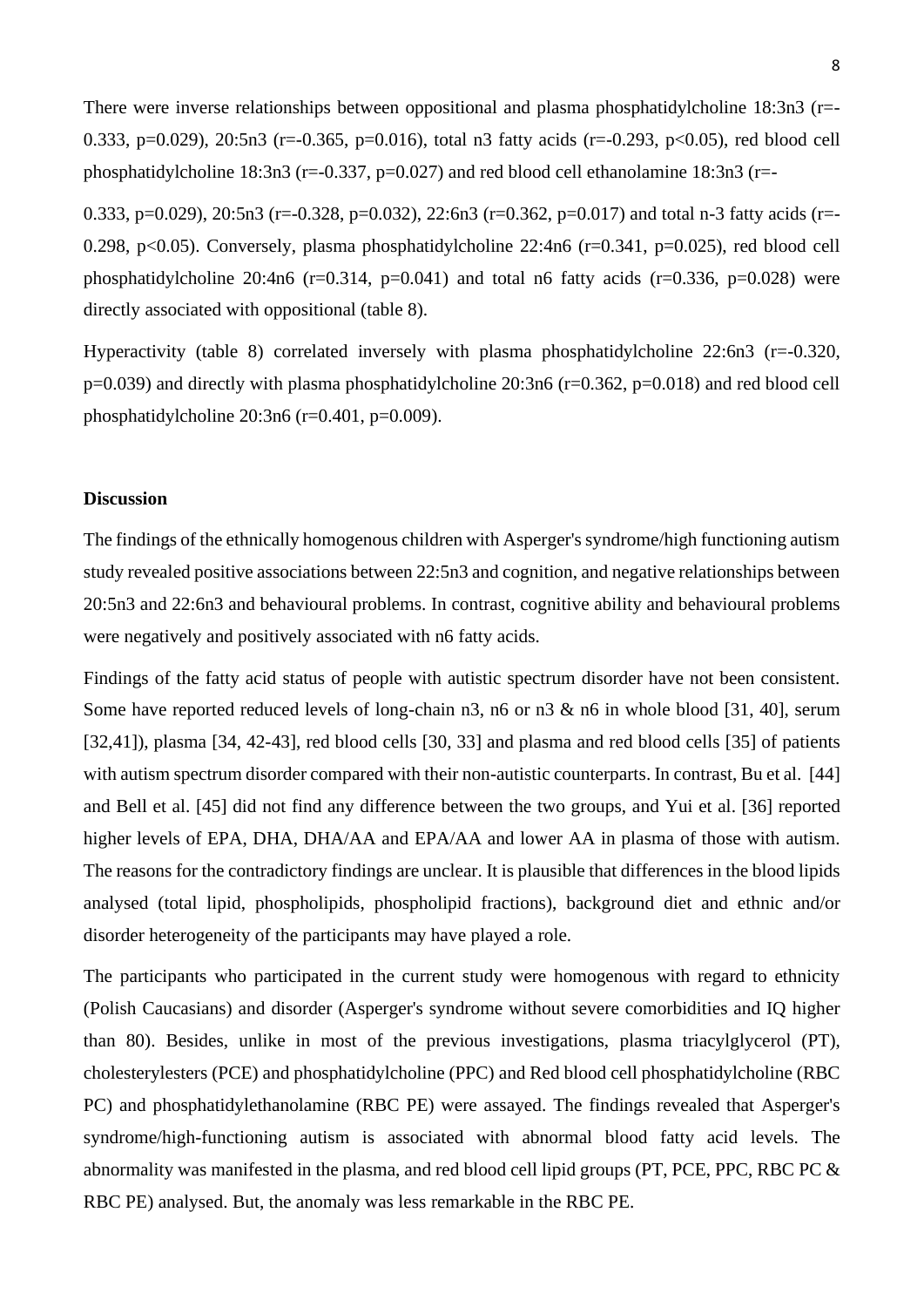Previous studies have focused on the reductions of some of the n3, n6 or n3 and n6 fatty acids in individuals with autistic spectrum disorders. However, the current investigation shows that saturated and monounsaturated fatty acid levels are also anomalous in patients with the disorder. Levels of total saturated fatty acids were significantly higher in PT, PCE, PPC, RBC PC in the children with HFA/AS. Similarly, their total monounsaturated fatty acid levels were higher in PCE & RBC PC and lower in PT. These abnormalities are likely to have physiological implications because saturated (16:0, 18:0, etc.) and monounsaturated (16:1n7, 18:1n7, 18:1n9, etc.) are integral components of phospholipid molecular species containing DHA, AA or other n3 and n6 fatty acids.

The primary cause of blood fatty acid perturbations in autism is not elucidated. However, several postulates have been put forward – mitochondrial dysfunction [46-47], lipid peroxidation and compromised antioxidant protections [48-49], aberration of polyunsaturated fatty acid metabolism [33, 50], FADS1, FADS2 and ELOVL2 gene polymorphism [51] and dietary intake [32]. The current investigation of children with Asperger's syndrome and their siblings, which revealed abnormality of saturated, monounsaturated, n3 and n6 fatty acid profile, suggests that the problem is most likely due to mitochondrial and peroxisomal dysfunctions.

The present study showed positive correlations between docosapentaenoic (22:5n3) and cognitive function (verbal, performance and full-scale IQs) and negative between DHA, EPA, total n3, and behavioural deviations. These associations are unlikely to be spurious because they are evident in plasma (PPC) and red blood cell (RBC PC & RBC PE) phosphoglycerides. The observed correlations do not demonstrate cause and effect relationships; nevertheless, it has been shown that n3 fatty acid supplementation improves concentration and sociability and reduces irritability, aggression and hyperactivity [52-55]. Conversely, other investigators did not report clinical benefits from n3 fatty acid supplementation [56-58]. The inconsistent findings could be due to the heterogeneity of the participants' disorder, genetic variations in fatty acid metabolism, and bassline fatty acid status.

Cognitive function correlated significantly with docosapentaenoic (22:5n3, n3 DPA) but not with docosahexaenoic acid (DHA). This finding was unexpected since previous studies have reported positive relationships between DHA (dietary intake or blood level) and verbal memory [59], working memory [60-61], composite memory performance score [62], declarative memory [63] and immediate memory [64]. Besides, DHA is an integral structural component of neuronal membrane lipids [65-66] and plays a critical role in developmental and functional processes [67-68]. Although n3 DPA is the second abundant structural n3 LCPUFA in the brain [69]), there is a paucity of rigorous research-based information on n3 DPA and cognitive and behavioural functions. However, n3 DPA and its lipid mediator metabolites (protectins, resolvins, maresins, isoprostanes) have been shown to reduce the symptoms of depression [70-71].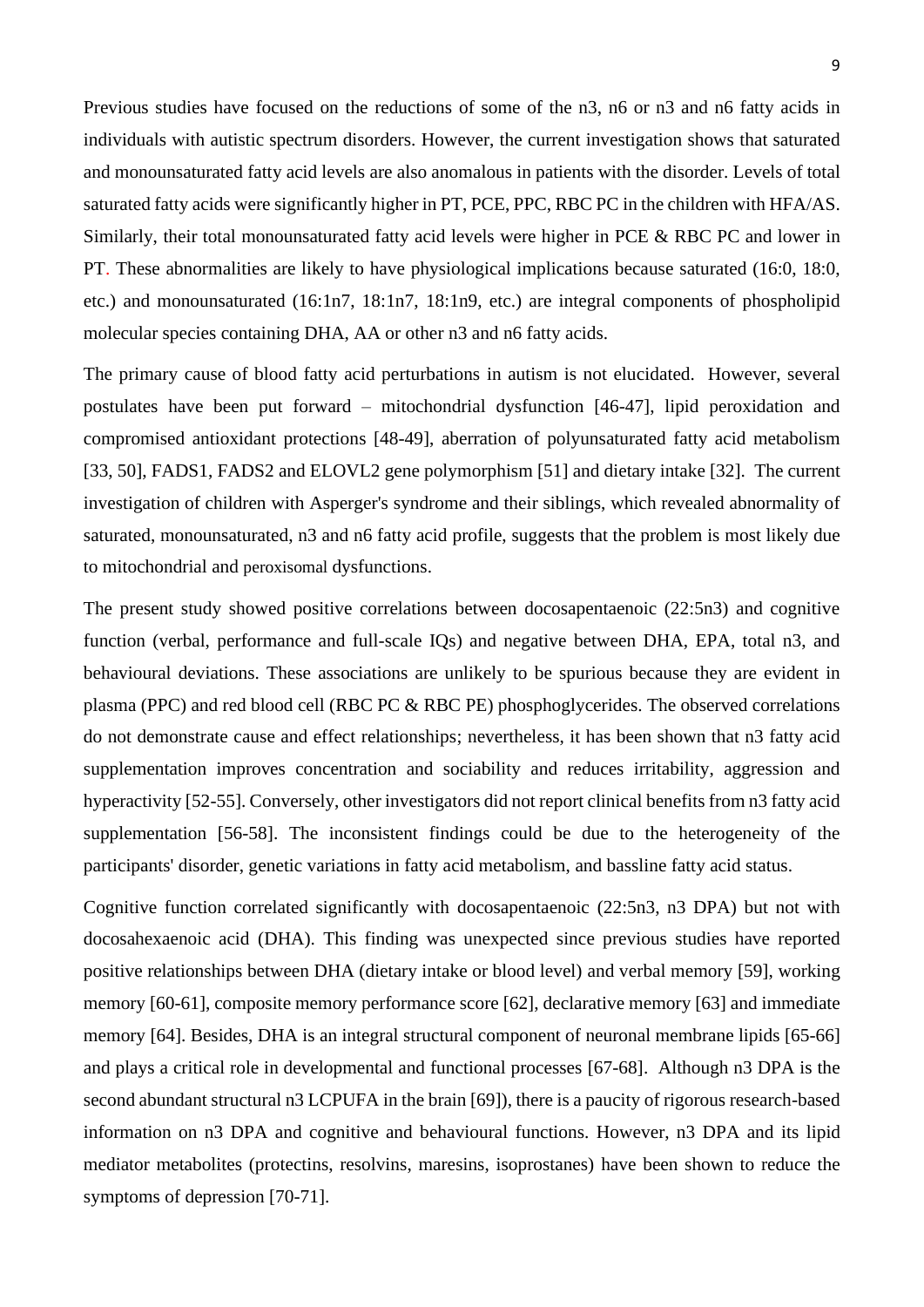This cross-sectional study has several strengths and limitations. The main strengths are (1) The homogeneity of the HFA/AS and healthy control groups (they are all indigenous Polish) and of the autism spectrum disorders ( HFA/AS). The two conditions have overlapping symptoms; indeed, in DSM-5, HFA and AS are classified as the same group. (2) The seventeen healthy control subjects (reference group) are siblings of the seventeen HFA/AS who participated in the study. This would have helped reduce biases associated with family-linked genes and dietary intake differences. (3) Fatty acid compositions of plasma (circulating) and red blood cell (structural) lipid fractions and their relationships with cognition and behaviour functions are evaluated. Structural fatty acid composition data are of paramount importance for assessing the impact of fatty acid status on functional outcomes. Circulating (plasma) fatty acid compositions do not reflect function if there is a dysfunction in fatty acid incorporation into cellular membrane phospholipids.

The study is a cross-sectional design, and therefore it incorporates the inherent biases associated with the design. The other limitations are (1) An imbalance of sample size in the two arms of the study (44 HFA/AS, Case Group and 17 HC, Reference Group) and a lack of functional data of the reference group. Twenty-seven parents of the HFA/AS group were reluctant to allow their healthy offspring to participate in the study, and we were only able to recruit seventeen healthy siblings. Indeed, even the seventeen parents who gave their consent did not approve functional (cognitive and behaviour) evaluation. (2) We do not have dietary or genetic information. An effort was made to collect nutritional data; however, most of the parents of the children were either unwilling or unable to complete and return the dietary questionnaires. Besides, the few dietary questionnaires that were returned were incomplete and unusable. Because of financial constraints, we could not employ a nutritionist to investigate the dietary aspect and do pertinent genetic analyses, such as FADS and ELOVL polymorphisms. (3) Percent fatty acid compositions of plasma and red blood cell lipid fractions were analysed. In the absence of dietary intake information, fatty acid concentrations data would have enhanced our understanding of the observed fatty acid status abnormality in the HFA/AS and helped facilitate the interpretation.

### **Conclusion**

The findings of the ethnically homogenous children with Asperger's syndrome/high functioning autism study revealed a positive correlation between n3 DPA and cognition, a negative relationship between EPA and DHA and behavioural problems. In contrast, cognitive ability and behavioural problems were negatively and positively associated with n6 fatty acids. Further investigation is required to establish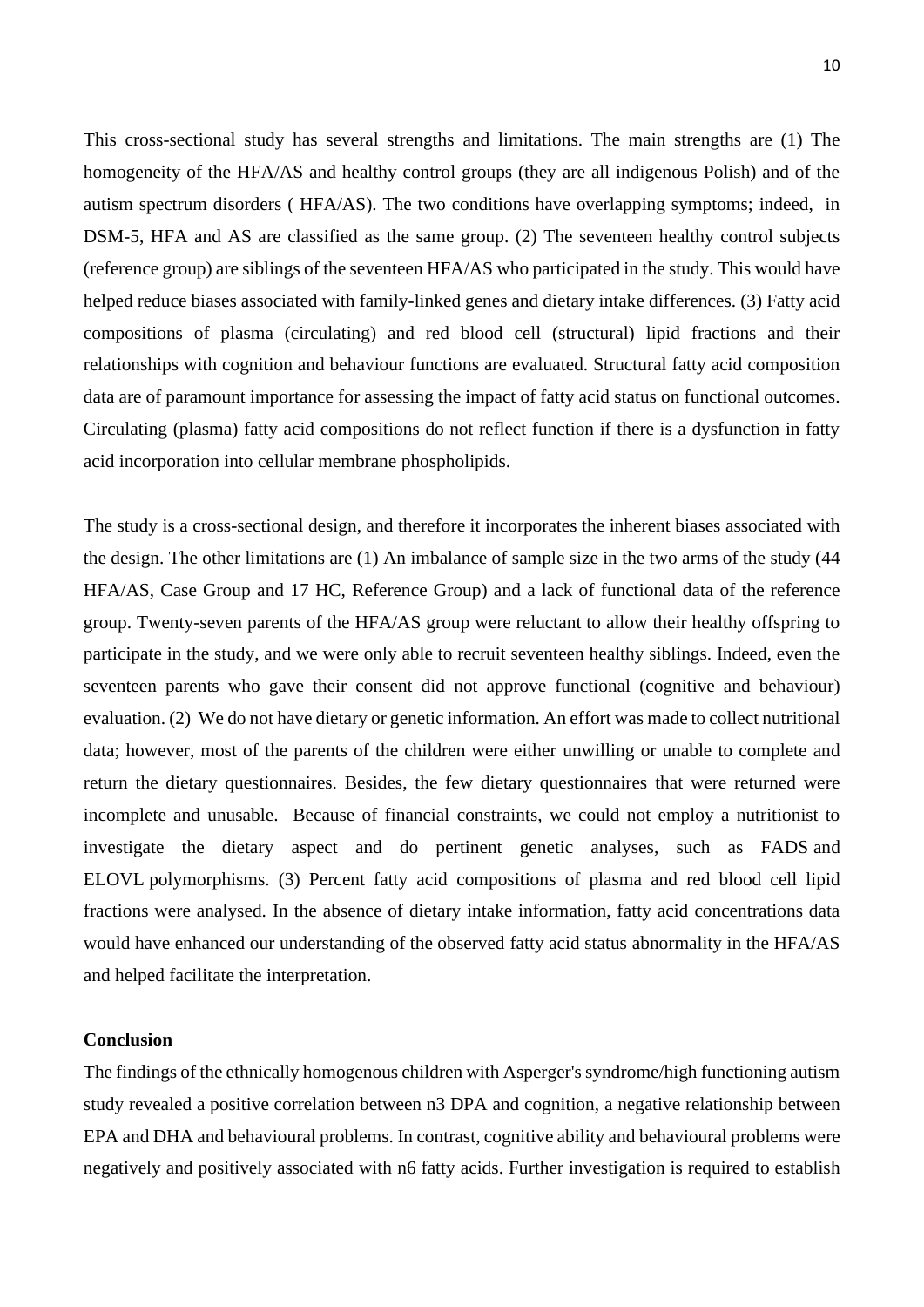whether there is a cause and effect relationship. Regardless, it would be prudent to ensure that children with the condition have optimum n3 PUFA intake.

## **ACKNOWLEDGEMENTS**

Very sincere thanks are due to the children and their parents, support staff of the Mental Health Clinic for Children and Youth, Masovian Neuropsychiatry Center, Warsaw, Poland, London Metropolitan University (provided laboratory facility) and Vifor Pharma Ltd, Switzerland (for financial support).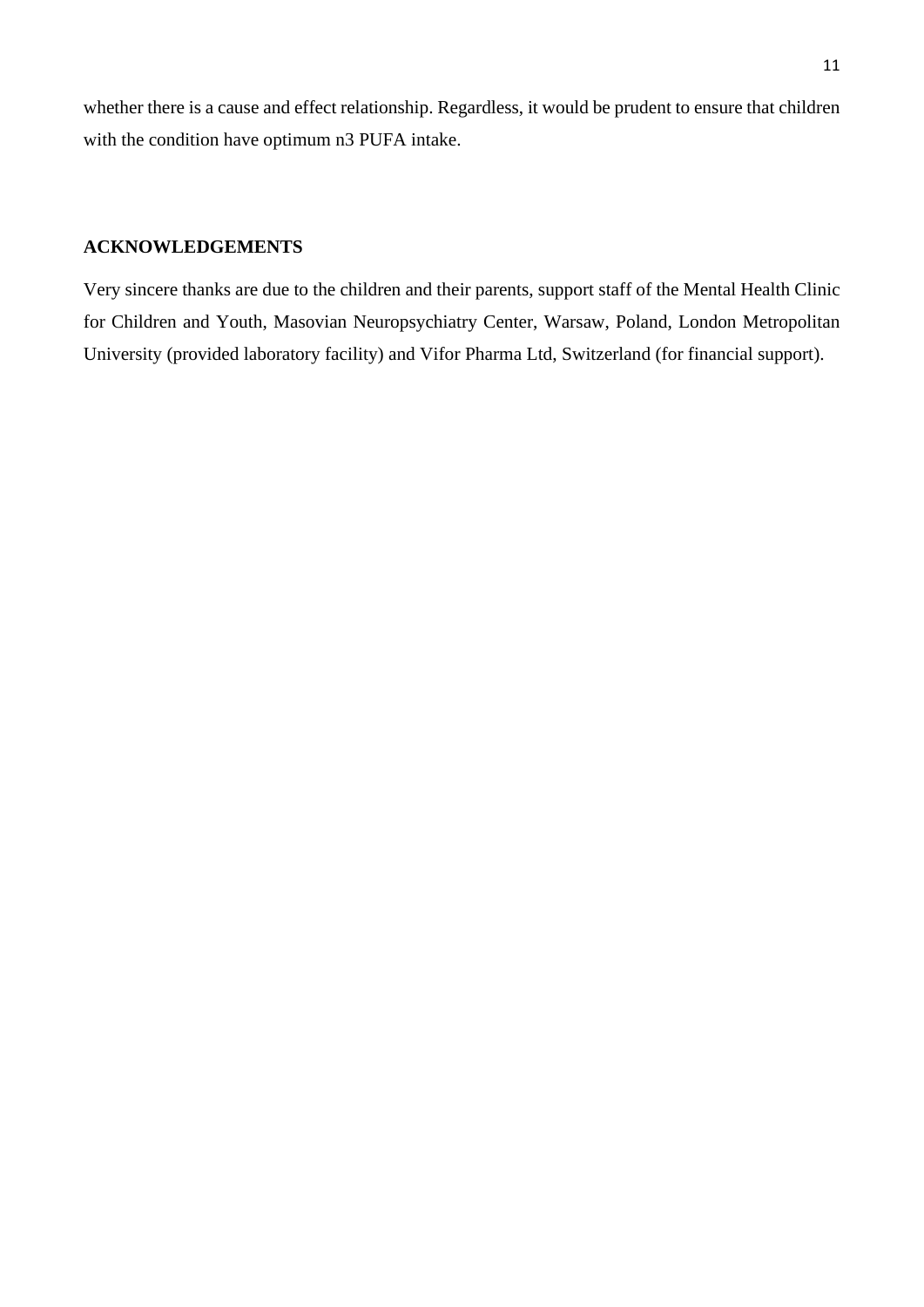BJKO conceived the idea, designed and initiated the study, BS helped with recruitment and demographic data collection and psychological assessment, ASB analysed the blood samples and collated the data, KG and YM analysed the data, BJKO and KG wrote the manuscript.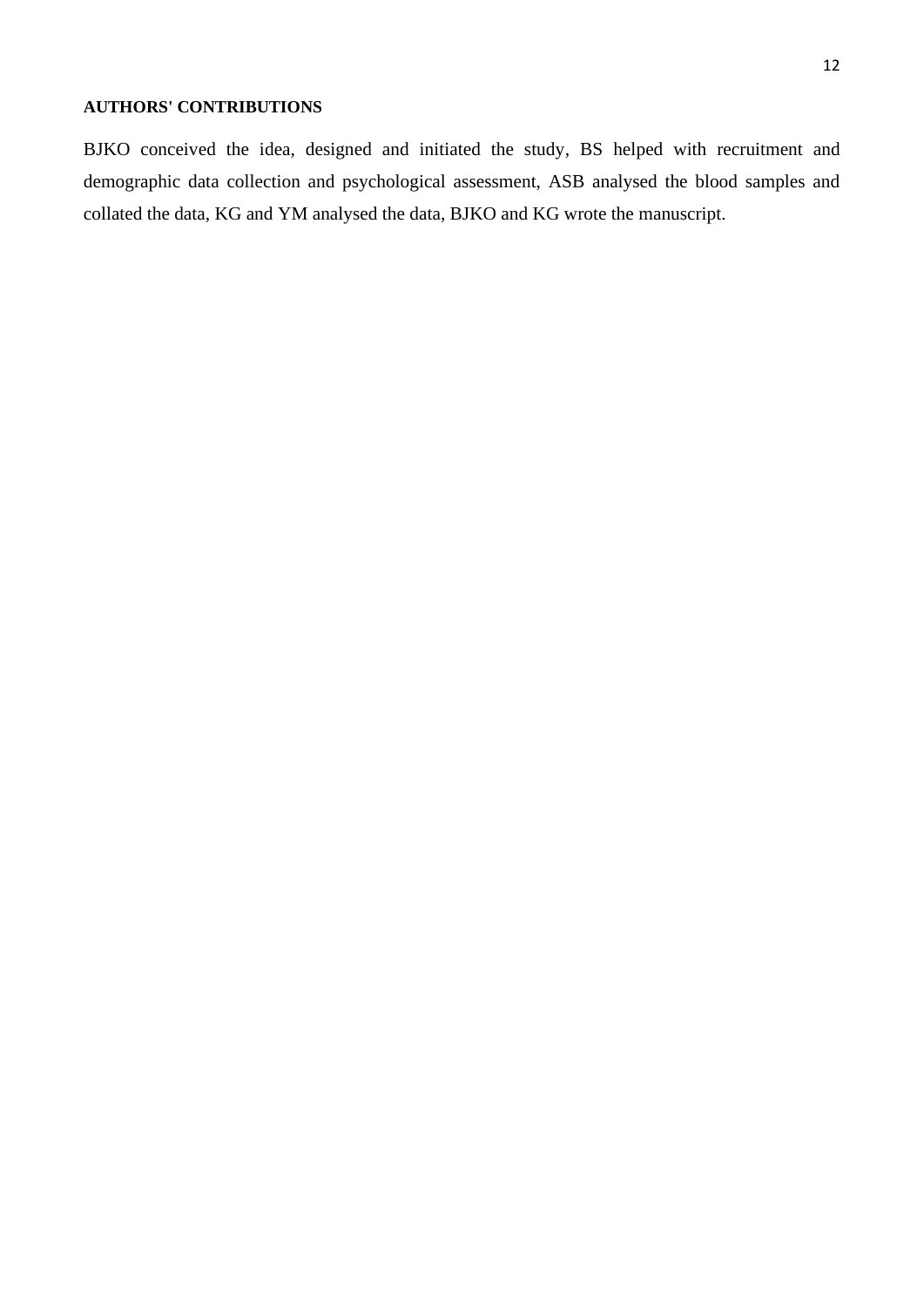#### **References**

- 1. Cederlund M, Hagberg B, Billstedt E, Gillberg IC, and Gillberg C (2008) Asperger Syndrome and Autism: A Comparative Longitudinal Follow-Up Study More than 5 Years after Original Diagnosis. J. Autism Dev. Disord 38 (1): 72–85.
- 2. Faridi F and Khosrowabadi R (2017) Behavioral, Cognitive and Neural Markers of Asperger Syndrome," Basic Clin. Neurosci. J*.* 8(5): 349–360.
- 3. Baker EK and Richdale AL (2017) Examining the Behavioural Sleep-Wake Rhythm in Adults with Autism Spectrum Disorder and No Comorbid Intellectual Disability. J. Autism Dev. Disord. 47(4): 1207–1222.
- 4. Aponte CA and Romanczyk RG (2016) Assessment of feeding problems in children with an autism spectrum disorder. Res. Autism Spectr. Disord. 21: 61–72.
- 5. Kral TVE, Eriksen WT, Souders MC and Pinto-Martin JA (2013) Eating Behaviors, Diet Quality, and Gastrointestinal Symptoms in Children With Autism Spectrum Disorders: A Brief Review. J. Pediatr. Nurs. 28(6): 548–556.
- 6. Gadow KD, Guttmann-Steinmetz S, Rieffe C and DeVincent CJ (2012), "Depression Symptoms in Boys with Autism Spectrum Disorder and Comparison Samples. J. Autism Dev. Disord. 42(7): 353–1363.
- 7. Stevens T, Peng L and Barnard-Brak L (2016) The comorbidity of ADHD in children diagnosed with autism spectrum disorder. Res. Autism Spectr. Disord. 31: 11–18.
- 8. Buck Buck TR, Viskochil J, Farley M, Coon H, McMahon WM, Morgan J and Bilder DA (2014) Psychiatric Comorbidity and Medication Use in Adults with Autism Spectrum Disorder. J. Autism Dev. Disord*.* 44(12): 3063–3071.
- 9. Hsia Y, Wong AYS, Murphy DGM, Simonoff E, Buitelaar JK, and Wong ICK (2014) Psychopharmacological prescriptions for people with autism spectrum disorder (ASD): a multinational study. Psychopharmacology (Berl.) 231(6): 999–1009. .
- 10. Madden JM, Lakoma MD, Lynch FL, Rusinak D, Owen-Smith AA, Coleman KJ, Quinn VP, Yau VM, Qian YX and Croen LA (2017) Psychotropic Medication Use among Insured Children with Autism Spectrum Disorder. J. Autism Dev. Disord. 47(1): 144–154.
- 11. Barnhill GP (2016) Supporting Students With Asperger Syndrome on College Campuses: Current Practices. Focus Autism Dev. Disabil. 31(1): 3–15.
- 12. Peters R and Brooks R (2016) Parental perspectives on the transition to secondary school for students with Asperger syndrome and high-functioning autism: a pilot survey study: Parental perspectives on the transition to secondary school for students with Asperger syndrome and high-functioning autism: a pilot survey study. Br. J. Spec. Educ. 43(1): 75–91.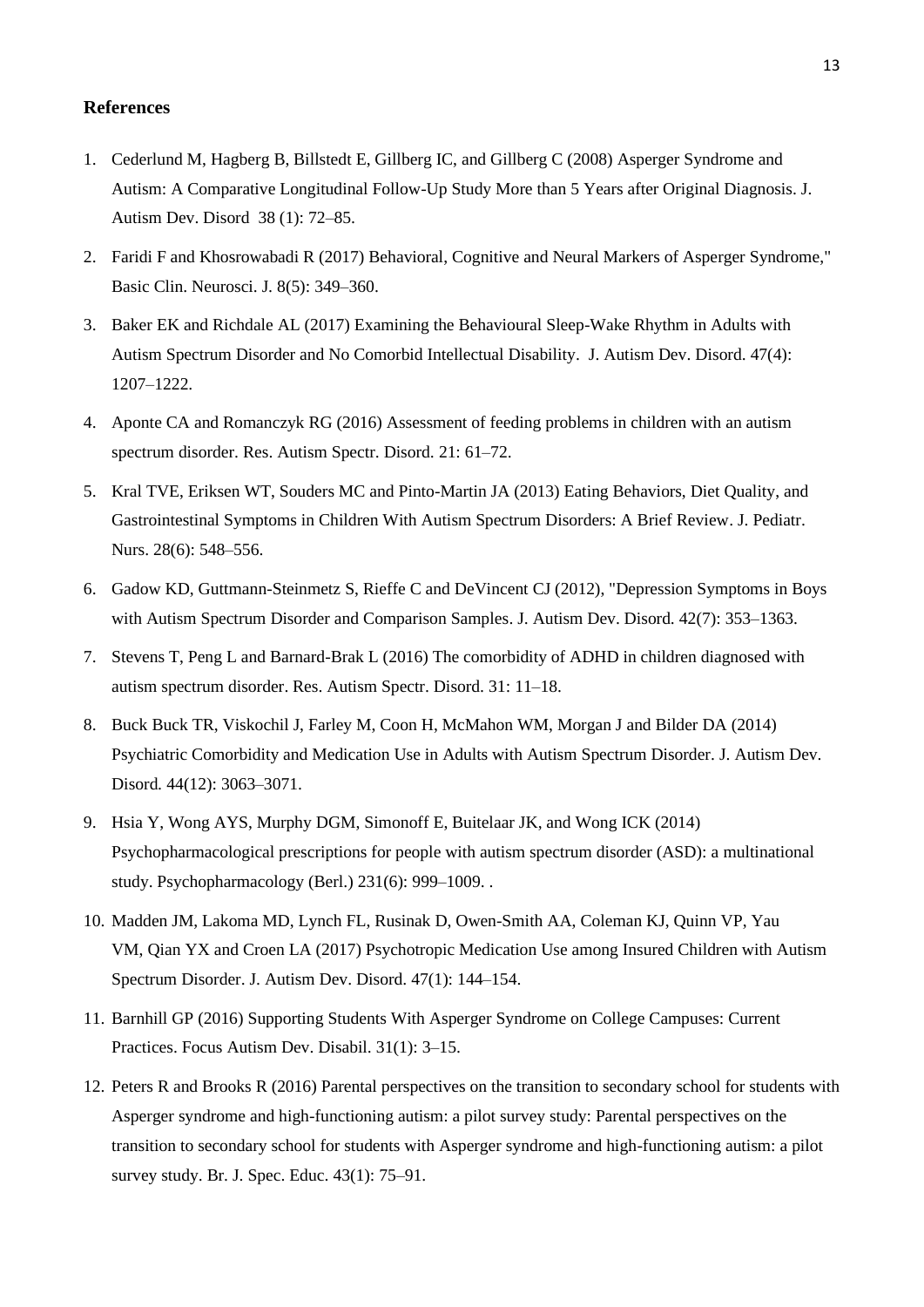- 13. Tse J, Strulovitch J, Tagalakis V, Meng L, and Fombonne E (2007) Social Skills Training for Adolescents with Asperger Syndrome and High-Functioning Autism. J. Autism Dev. Disord. 37(10):1960–1968.
- 14. Muldon MF, Ryan CM, Sheu L, Yao JK, Conklin SM and Manuck SB (2010) Serum phospholipid docosahexaenoic acid is associated with cognitive functioning during middle adulthood. Journal of Nutrition 140: 848-853.
- 15. Jicha GA and Markesbery WR (2010) Omega-3 fatty acids: potential role in the management of early Alzheimer's disease. Clinical interventions in aging 5: 45-61.
- 16. Murakami K, Miyake Y, Sasaki S, Tanaka K, Arakawa M (2010) Fish and n-3 polyunsaturated fatty acid intake and depressive symptoms: Ryukyus Child Health Study. Paediatrics 126(3): e623-630.
- 17. Innis SM and de la Presa O (2001) Dietary fatty acid composition in pregnancy alter neurite membrane fatty acids and dopamine in newborn rat brain. J. Nutr. 131(1): 118-122.
- 18. Mitchell DC, Niu SL and Litaman BJ (2003) Enhancement of G protein-coupled signalling by DHA phospholipids. Lipids 38(4):437-443.
- 19. Calderon F and Kim Hee-Yong (2004) Docosahexaenoic acid promotes neurite growth in hippocampal neurons. J. Neurochem. 90(4): 979-88.
- 20. Dagai L, Peri-Naor R and Birk RZ (2009) Docosahexaenoic acid significantly stimulates immediate early response genes and neurite outgrowth. Neurochem. Res. 34: 867-875.
- 21. Robson LG, Dyall S, Sidloff D and Michael-Titus AT (2010) Omega 3 polyunsaturated fatty acids increase the neurite outgrowth of rat sensory neurons throughout development and in aged animals. Neurobiology of Aging 3: 678-687.
- 22. Astarita G, Jung K-M,Vasilevko V, Dipatrizio NV, Martin SK, Cribbs DH, Head E, Cotman CW, Daniele Piomelli D (2011) Elevated stearoyl-CoA desaturase in brains of patients with Alzheimer's disease. PLoS One 6(10): e24777.
- 23. Fabelo N, Martin V, Santpere G, Marin R, Torrent L, Ferrer I and Díaz M (2011) Severe alterations in lipid composition of frontal cortex lipid rafts from Parkinson's disease and incidental Parkinson's disease. Mol. Med. 17: 1107–1118.
- 24. Schulte EC, Altmaier E, Berger HS, Do KT, Kastenmüller G, Wahl S, Adamski J, Peters A, Krumsiek J, Suhre K, Haslinger B, Ceballos-Baumann BA, Gieger C and Winkelmann J (2016) Alterations in Lipid and Inositol Metabolisms in Two Dopaminergic Disorders. PLoS One 11:e0147129.
- 25. Hoen WP, Lijmer JG, Duran M, Waanders RJA, Van Beveren NJM and De Haan L (2013) Red blood cell polyunsaturated fatty acids measured in red blood cells and schizophrenia: a meta-analysis. Psychiatry Res . 207(1-2): 1-12.
- 26. Lin P-Y, Huang S-Y and Su K-P (2010) A meta-analytic review of polyunsaturated fatty acid compositions in patients with depression. Biol. Psychiatry 68:140–147.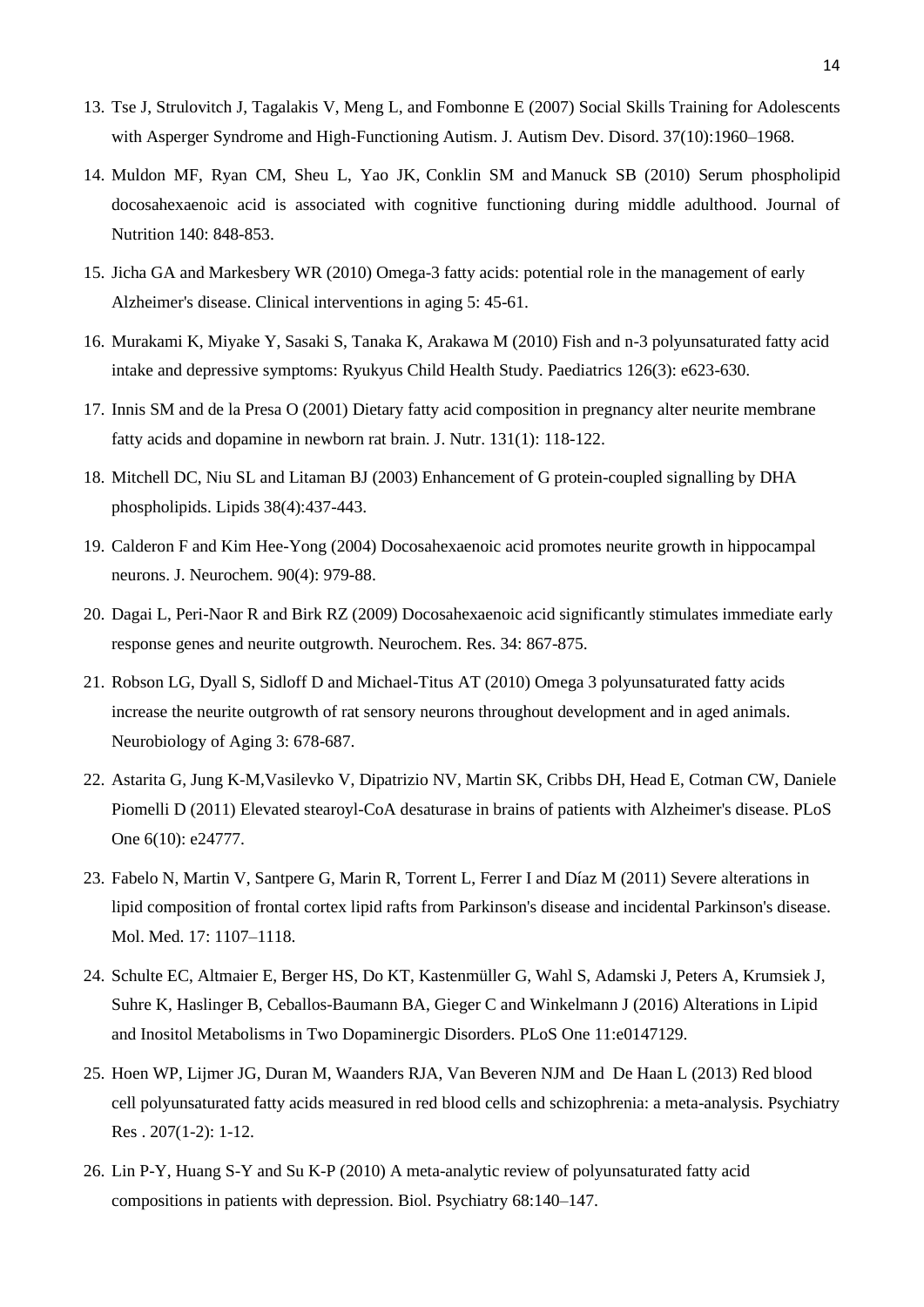- 27. Thesing CS, Bot M, Milaneschi Y, Giltay EJ and Penninx BWJH (2018) Omega-3 and omega-6 fatty acid levels in depressive and anxiety disorders. Psychoneuroendocrinology 87:53–62.
- 28. Colter AL, Cutler C, Meckling KA (2008) Fatty acid status and behavioural symptoms of attention deficit hyperactivity disorder in adolescents: a case-control study. Nutrition Journal Nutrition Journal 7:8 doi:10.1186/1475-2891-7-8
- 29. Hawkey E and Nigg JT (2014) Omega-3 fatty acid and ADHD: Blood level analysis and meta-analytic extension of supplementation trials. Clin. Psychol Rev. 34(6):496–505.
- 30. Parletta N, Niyonsenga T and Duff J (2016) Omega-3 and Omega-6 Polyunsaturated Fatty Acid Levels and Correlations with Symptoms in Children with Attention Deficit Hyperactivity Disorder, Autistic Spectrum Disorder and Typically Developing Controls. PLOS ONE 11(5): e0156432.
- 31. Vancassel S, Durand G, Barthélémy C, Lejeune B, Martineau J, Guilloteau D, Andrès C and Chalon S (2001) Plasma fatty acid levels in autistic children. Prostaglandins Leukot. Essent. Fat. Acids 65(1): 1–7.
- 32. Al-Farsi YM, Waly MI, Deth RC, Al-Sharbati MM, Al-Shafaee M, Al-Farsi O, Maha M. Al-Khaduri MM, Al-Adawi S, Hodgson NW, Gupta I and Ouhtit A (2013) Impact of nutrition on serum levels of docosahexaenoic acid among Omani children with autism. Nutrition 29: 142-146
- 33. Brigandi S, Shao H, Qian S, Shen Y, Wu B.-L and Kang J (2015) Autistic Children Exhibit Decreased Levels of Essential Fatty Acids in Red Blood Cells. Int. J. Mol. Sci. 16(5): 10061-10076.
- 34. Mostafa GA and Al-Ayadhi LY (2015) Reduced levels of plasma polyunsaturated fatty acids and serum carnitine in autistic children: Relation to gastrointestinal manifestations. Behav. Brain Funct. 11:4, doi 10.1186/s12993-014-0048-2
- 35. Jory J (2016) Abnormal fatty acids in Canadian children with autism. Nutrition 32(4): 474–477.
- 36. Yui K, Imataka G, Kawasaki Y and Yamada H (2016) Down-regulation of a signaling mediator in association with lowered plasma arachidonic acid levels in individuals with autism spectrum disorders. Neurosci. Lett*.* 610: 223–228.
- 37. Gow RV, Sumich A, Vallee-Tourangeau F, Crawford MA, Ghebremeskel K, Allain A. Bueno AA, Hibbeln JR, Taylor E, Wilson DA, Rubia K (2013) Omega-3 fatty acids are related to abnormal emotion processing in adolescent boys with attention deficit hyperactivity disorder. Prostaglandins, Leukotrienes and Essential Fatty Acids 88: 419–429
- 38. ICD-10 International. Statistical. Classification of Diseases and. Related Health. Problems. 10th Revision. Volume 2. Instruction manual. 2010 Edition.
- 39. Folch J, Lees M, Slone-Stanley GH (1957) A simple method for the isolation and purification of total lipids from animal tissues, Journal of Biological Chemistry 226: 497-409.
- 40. Meguid NA, Atta HM, Gouda AS, and Khalil RO (2008) Role of polyunsaturated fatty acids in the management of Egyptian children with autism. Clin. Biochem. 41(13): 1044–1048.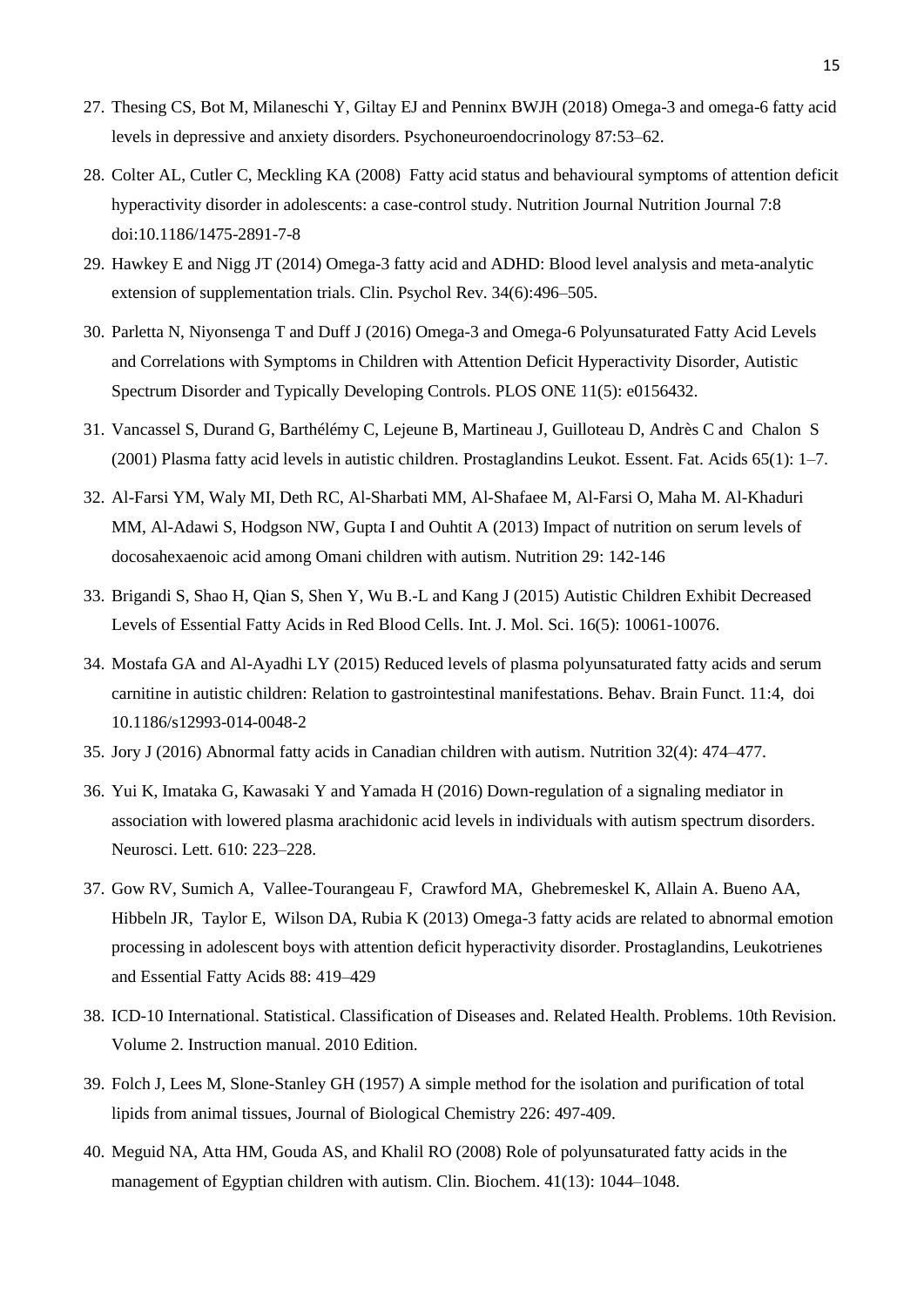- 41. Esparham AE, Smith T, Belmont JM, Haden M, Wagner LE, Evans RG, Drisko JA (2015) Nutritional and Metabolic Biomarkers in Autism Spectrum Disorders: An Exploratory Study. Integrative Medicine 14 (2): 40-53.
- 42. Weist MM, German JB, Harvey DJ, Watkins SM and Hertz-Picciotto I (2009) Plasma fatty acid profiles in autism: A case-control study. Prostaglandins Leukot. Essent. Fatty Acids 80: 221–227.
- 43. El-Ansary AK, Bacha AG and Al-Ayahdi LY (2011) Impaired plasma phospholipids and relative amounts of essential polyunsaturated fatty acids in autistic patients from Saudi Arabia. Lipids Health Dis 2011;10:63.
- 44. Bu B, Ashwood P, Harvey D, King IB, Van de Water J and Jin L-W (2006) Fatty acid compositions of red blood cell phospholipids in children with autism. Prostaglandins Leukot Essent Fatty Acids 74(4):215–21.
- 45. Bell JD, Miller D, MacDonald DJ, MacKinlay EE, Dick JR, Cheseldine S, Boyle RM, Graham C and O'Hare AE (2010) The fatty acid compositions of erythrocyte and plasma polar lipids in children with autism, developmental delay or typically developing controls and the effect of fish oil intake. British Journal of Nutrition 103: 1160–1167.
- 46. Pastural E, Ritchie S, Lu Y, Jin W, Kavianpour A, Su-Myat K, Heath D, Wood PL, Fisk M and Goodenowe DB (2009) Novel plasma phospholipid biomarkers of autism: Mitochondrial dysfunction as a putative causative mechanism. Prostaglandins Leukot. Essent. Fatty Acids 81:253–264.
- 47. Cheng N, Rho JM and Masino S (2017) Metabolic Dysfunction Underlying Autism Spectrum Disorder and Potential Treatment Approaches. Front Mol. Neurosci. 10:34. doi: 10.3389/fnmol.2017.00034.
- 48. Chauhan A, Chauhan V, Brown WT and Cohen I (2004) Oxidative stress in autism: Increased lipid peroxidation and reduced serum levels of ceruloplasmin and transferrin-the antioxidant proteins. Life Sci. 75(21): 2539–2549.
- 49. Meguid NA, Dardir AA, Abdel-Raouf ER and Hashish A (2011) Evaluation of Oxidative Stress in Autism: Defective Antioxidant Enzymes and Increased Lipid Peroxidation. Biol Trace Elem. Res. 143:58- 65.
- 50. Tamiji J and Crawford DA (2010) The neurobiology of lipid metabolism in autism spectrum disorders. Neurosignals 18: 98–112.
- 51. Sun C, Zou M, Wang X, Xia W, Ma Y, Liang S, Hao Y, Wu L and Fu S (2018) FADS1-FADS2 and ELOVL2 gene polymorphisms in susceptibility to autism spectrum disorders in Chinese children. BMC Psychiatry 18:283 https://doi.org/10.1186/s12888-018-1868-7
- 52. Bell JG, MacKinlay EE, Dick JR, MacDonald DJ, Boyle RM and Glen AC (2004) Essential fatty acids and phospholipase A(2) in autistic spectrum disorders. Prostaglandins Leukot Essent Fatty Acids 71(4) 201-4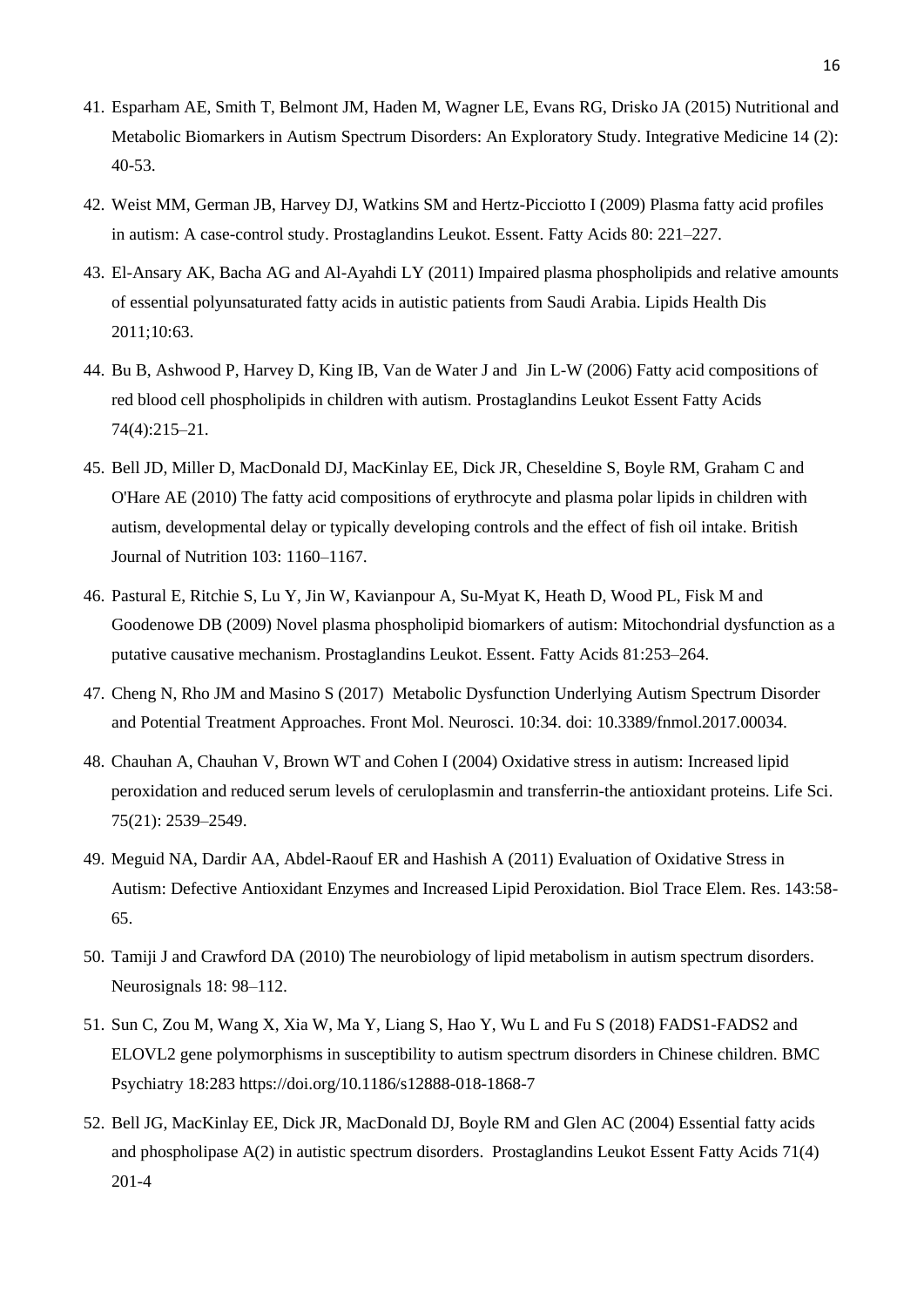- 53. Amminger GP, Gregor E Berger GE, Schäfer MR, Klier C, Friedrich MH and Feucht M (2007) Omega-3 fatty acids supplementation in children with autism: a double-blind randomized, placebo-controlled pilot study. Biol. Psychiatry 61(4):551-3.
- 54. Meiri G, Bichovsky Y and Belmaker RH (2009) Omega 3 fatty acid treatment in autism. J. Child Adolesc. Psychopharmacol. 19: 449–451.
- 55. Mazahery H, Stonehouse W, Delshad M, Kruger MC, Conlon CA, Beck KL and von Hurst PR (2017) Relationship between Long Chain n-3 Polyunsaturated Fatty Acids and Autism Spectrum Disorder: Systematic Review and Meta-Analysis of Case-Control and Randomised Controlled Trials. Nutrients 9 (2): 155, doi:10.3390/nu9020155.
- 56. Williams K, Williams K and Marraffa C (2012) No evidence yet to support omega-3 fatty acids as a treatment for autism. Journal of Paediatrics and Child Health 48(6): 534-536
- 57. Mankad D, Dupuis A, Smile S, Roberts W, Brian J, Lui T, Genore L, Zaghloul D , Alana Iaboni A, et A Marcon PMA and Anagnostou E (2015) A randomised, placebo controlled trial of omega-3 fatty acids in the treatment of young children with autism. Mol. Autism 6(1):18, DOI 10.1186/s13229-015-0010-7
- 58. De Crescenzo F, D'Alò GL, Morgano GP, Minozzi S, Mitrova Z, Saulle R, Cruciani F, Fulceri F, Davoli M, Scattoni ML, Nardocci F, Schünemann HJ and Amato L (2020) Impact of polyunsaturated fatty acids on patient-important outcomes in children and adolescents with autism spectrum disorder: a systematic review. Health Qual. Life Outcomes 18: 28, doi: 10.1186/s12955-020-01284-5.
- 59. Tan ZS, Harris WS, Beiser AS, Au R, Himali JJ, Debette S, Pikula A, Decarli C, Wolf PA, Vasan RS, Robins SJ and Seshadri S (2012) Red blood cell -3 fatty acid levels and markers of accelerated brain aging. Neurology 78: 658–664, doi: 10.1212/WNL. 0b013e318249f6a9 PMID: 22371413
- 60. Muldoon MF, Ryan CM, Sheu L, Yao JK, Conklin SM and Manuck SB (2010) Serum phospholipid docosahexae nonic acid is associated with cognitive functioning during middle adulthood. J. Nutr. 140:848–853.
- 61. Samieri C, Feart C, Proust-Lima C, Peuchant E, Dartigues JF, Amieva H, Barberger-Gateau P (2011) Omega-3 fatty acids and cognitive decline: Modulation by ApoE(epsilon)4 allele and depression. Neurobio. Aging 32(12):2317.e13-2317.e22
- 62. Phillips MA, Childs CE, Calder PC, Rogers PJ (2012) Lower omega-3 fatty acid intake and status are associated with poorer cognitive function in older age: A comparison of individuals with and without cognitive impairment and Alzheimer's disease. Nutr. Neurosci. 15: 271–277.
- 63. Titova OE, Sjogren P, Brooks SJ, Kullberg J, Ax E, Kilander L, Riserus U, Cederholm T, Larsson E-M, Johansson L, Ahlström H, Lind L, B Schiöth HB and Benedict C (2013) Dietary intake of eicosapentaenoic and docosahexaenoic acids is linked to gray matter volume and cognitive function in elderly. Age (Dordr) 35(4):1495–505.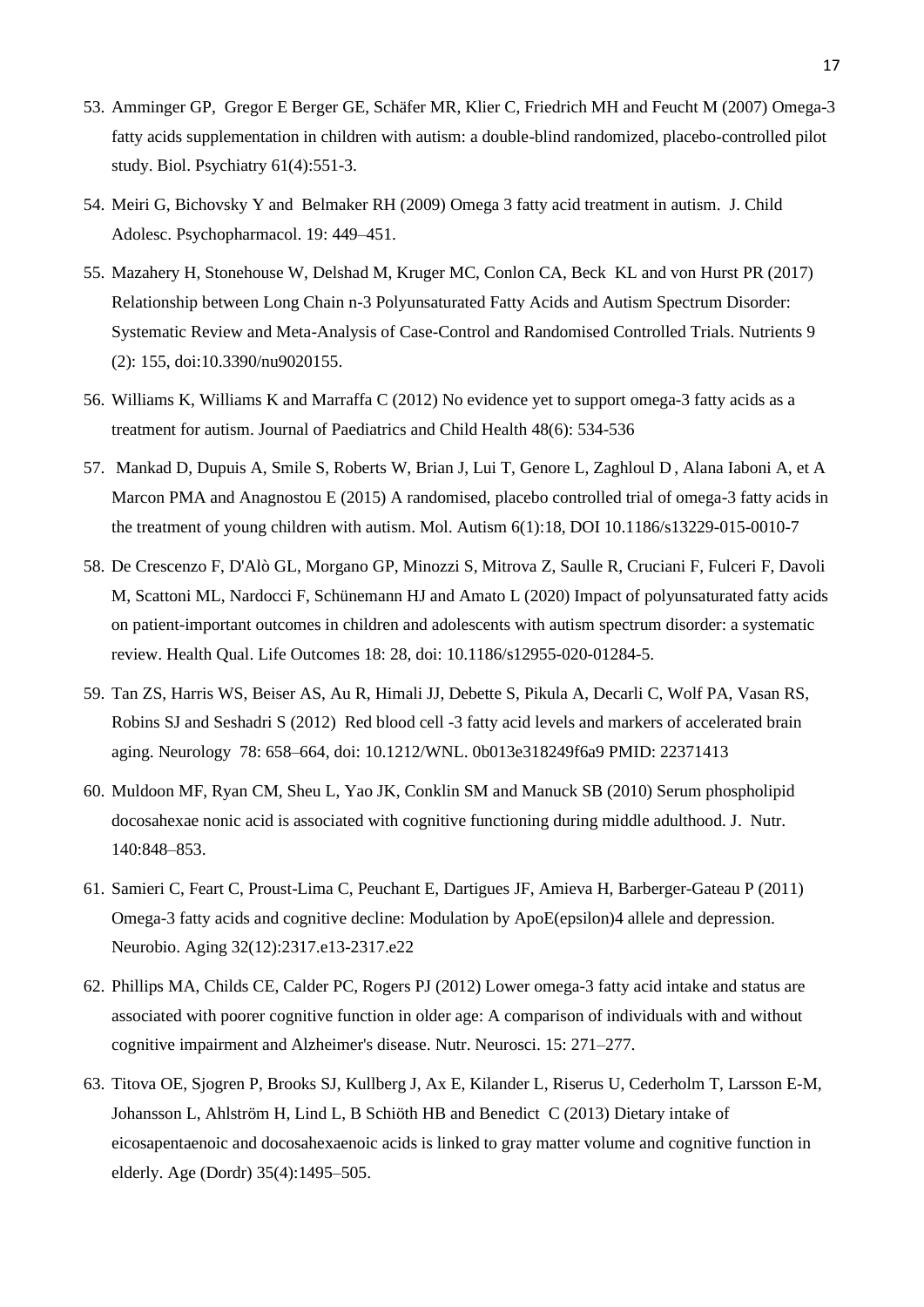- 64. Whalley LJ, Fox HC, Wahle KW, Starr JM and Deary IJ (2004) Cognitive aging, childhood intelligence, and the use of food supplements: possible involvement of n-3 fatty acids. Amer. J. Clin. Nutr. 80: 1650– 1657.
- 65. Kim H-Y, Edsall L, Garcia M, Zhang (1999) The Release of Polyunsaturated Fatty Acids and Their Lipoxygenation in the Brain. Adv. Exp. Med. Biol. 447:75-85.
- 66. Carver JD, Benford VJ, Han B and Cantor AB (20091) The relationship between age and the fatty acid composition of cerebral cortex and erythrocytes in human subjects. Brain Research Bulletin 56 (2): 79– 85.
- 67. Cao D, Kevala K, Kim J, Moon H-S, Jun SB, Lovinger D, Lovinger D and Kim H-Y (2009) Docosahexaenoic acid promotes hippocampal neuronal development and synaptic function. J. Neurochem. 111(2): 510–521.
- 68. Gharami K, Das M and Das S (2015) Essential role of docosahexaenoic acid towards development of a smarter brain. Neurochemistry International 89: 51-62.
- 69. Drouin G, Rioux V and Legrand P (2019) The n-3 docosapentaenoic acid (DPA): A new player in the n-3 long chain polyunsaturated fatty acid family. Biochimie 159:36-48.
- 70. Laino CH, Garcia P, Podestá MF, Höcht C, Slobodianik N and Reinés A (2014) Fluoxetine potentiation of omega-3 fatty acid antidepressant effect: evaluating pharmacokinetic and brain fatty acid-related aspects in rodents, J. Pharm. Sci. 103(10): 3316-3325.
- 71. Matsuoka YJ, Sawada N, Mimura M, Shikimoto R, Nozaki S, Hamazaki K, Hamazaki K, Uchitomi Y and Tsugane S (2017) Dietary fish, n-3 polyunsaturated fatty acid consumption, and depression risk in Japan: a population-based prospective cohort study, Transl. Psychiatry 7(9):e1242, doi: 10.1038/tp.2017.206.https://doi.org/10.1038/ tp.2017.206.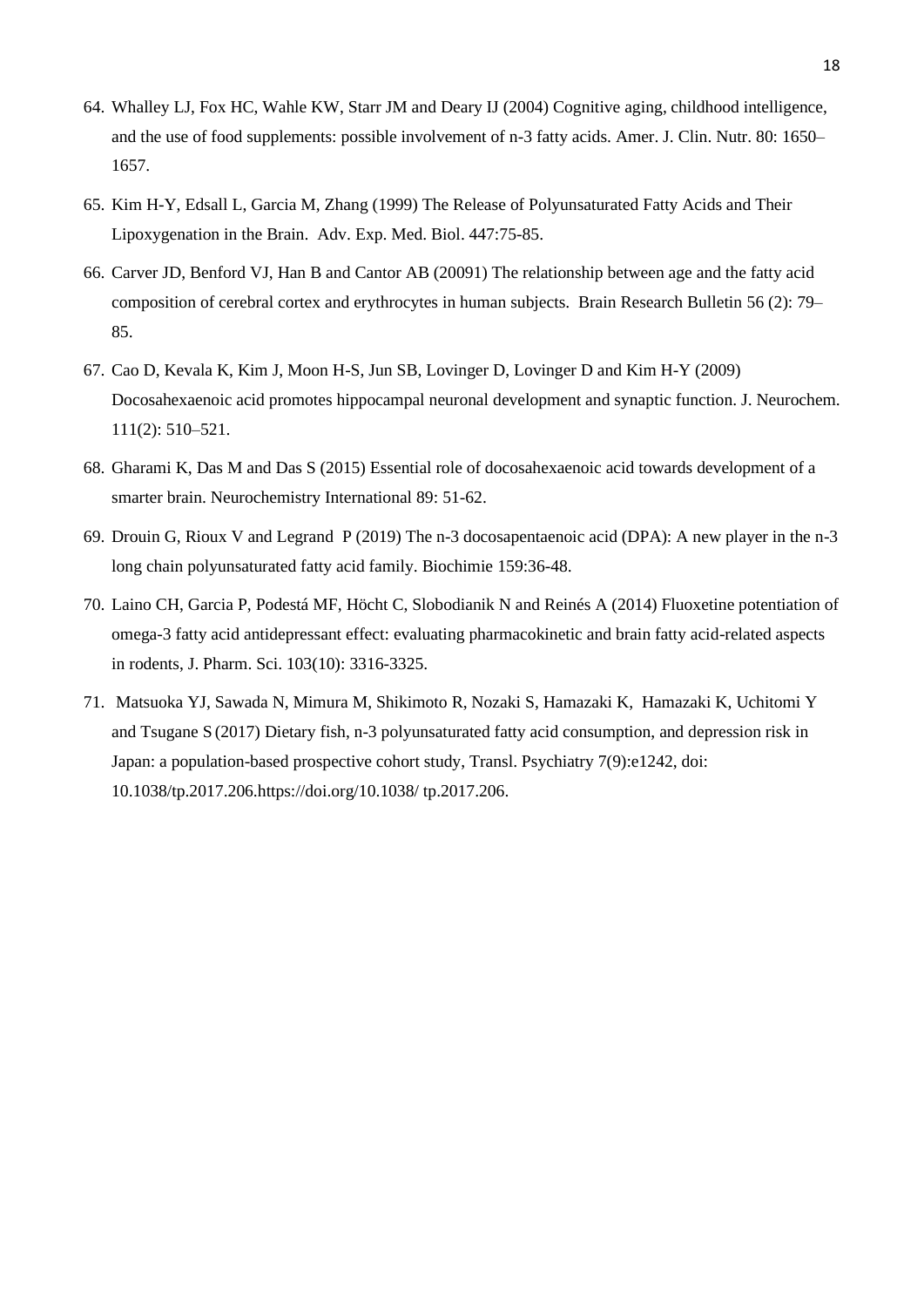**Table 1:** Mean (±SD) Demographic Data, Connor's Parental Rating Scale T-Score, and WISC-R Performance and Verbal index (sub-scale and scale) and Full Scale IQ Scores of Polish Children and Teenagers with (HFA/AS, n=44) and without (HC n=17) Autism

| <b>Demographic variables</b>                   | <b>HFA/AS</b>             | <b>HC</b> Siblings |
|------------------------------------------------|---------------------------|--------------------|
| Age (years)                                    | $10.4 \pm 2.9$            | $11.6 \pm 3.3$     |
| Weight $(kg)$                                  | $43.1 \pm 20.2$           | $45.3 \pm 17.5$    |
| Height (cm)                                    | $146.2 \pm 18.9$          | $148.0 \pm 18.0$   |
| Body mass index                                | $19.2 \pm 4.6$            | $19.8 \pm 3.9$     |
| Systolic blood pressure (mm Hg)                | $104.8 \pm 12.6$          |                    |
| Diastolic blood pressure (mm Hg)               | $67.6 \pm 9.8$            |                    |
| <b>Connor's Parental Rating Scale T- Score</b> |                           |                    |
| <b>ADHD</b> Index                              | $67.4 \pm 8.9$ (49-88)    |                    |
| <i>Inattention</i>                             | $64.9 \pm 9.7$ (41-86)    |                    |
| Oppositional                                   | $66.7 \pm 11.5$ (42-88)   |                    |
| Hyperactivity                                  | $63.5 \pm 12.6$ (45-88)   |                    |
| <b>WISC-R</b> variables                        |                           |                    |
| <b>Information</b>                             | $14.1 \pm 3.1$ (8-19)     |                    |
| <b>Similarities</b>                            | $13.2 \pm 3.2$ (3-19)     |                    |
| Arithmetic                                     | $12.2 \pm 3.7$ (5-19)     |                    |
| Vocabulary                                     | $12.7 \pm 2.8$ (7-19)     |                    |
| Comprehension                                  | $12.1 \pm 3.3$ (6-19)     |                    |
| <b>Scaled Verbal IQ</b>                        | $118.2 \pm 15.3$ (87-158) |                    |
| Picture completion                             | $11.5\pm3.3(3-19)$        |                    |
| Picture arrangement                            | $12.9 \pm 2.7$ (7-17)     |                    |
| <b>Block</b> design                            | $11.9\pm3.7(1-19)$        |                    |
| Object assembly                                | $11.4 \pm 3.3(5-18)$      |                    |
| Coding                                         | $8.9 \pm 3.4$ (3-18)      |                    |
| <b>Scaled Performance (nonverbal) IQ</b>       | $109.7 \pm 17.1$ (61-137) |                    |
| <b>Scaled Full Scale IQ</b>                    | $116.0 \pm 15.4$ (83-152) |                    |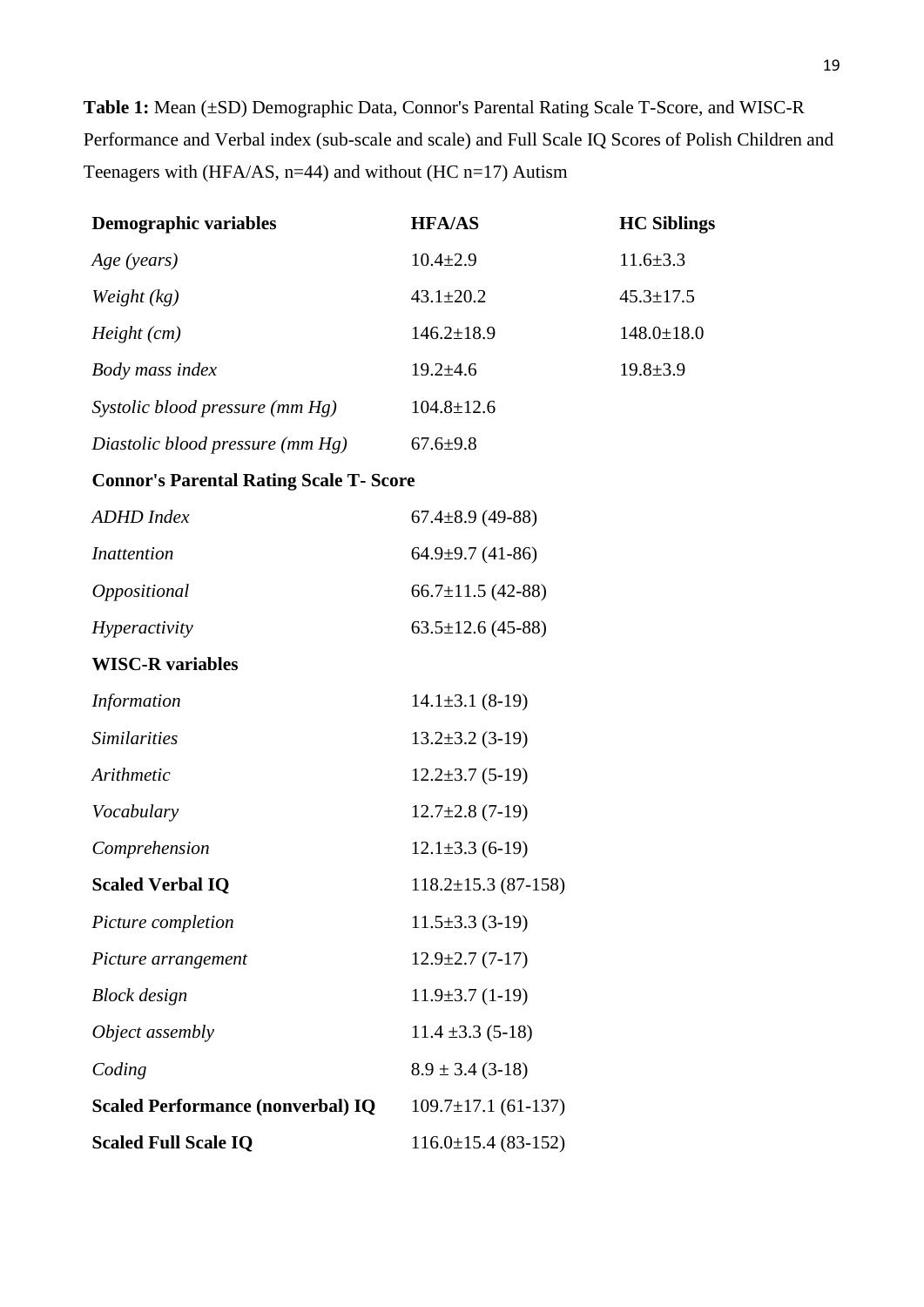Table 2: Mean (±sd) Percent Plasma Triacylglycerol Fatty Acids of Polish Children and Teenagers with (HFA/AS,  $n=44$ ) and without (HC,  $n=17$ ) Autism

| <b>Fatty acids</b> | <b>HFA/AS</b>   | <b>HC Siblings</b> | <b>P-values</b> |
|--------------------|-----------------|--------------------|-----------------|
| 14:0               | $1.48 \pm 0.9$  | $0.49 + 0.5$       | < 0.0001        |
| 16:0               | $25.3 \pm 4.7$  | $18.5 \pm 5.1$     | < 0.0001        |
| 18:0               | $3.73 \pm 1.3$  | $4.70 \pm 1.6$     | $= 0.014$       |
| $\Sigma$ Saturates | $30.5 \pm 6.1$  | $23.7 + 5.1$       | < 0.0001        |
| 16:1n7             | $3.29 \pm 1.3$  | $1.89 \pm 1.0$     | < 0.0001        |
| 18:1n7             | $2.36 \pm 0.5$  | $2.62 \pm 0.4$     | $= 0.32$        |
| 18:1n9             | $42.4 \pm 4.1$  | $48.0 \pm 3.8$     | < 0.0001        |
| 20:1n9             | $0.36 \pm 0.2$  | $0.48 + 0.2$       | $= 0.035$       |
| 24:1n9             | $0.03 \pm 0.02$ | $0.04 \pm 0.01$    | >0.05           |
| $\Sigma$ Monoenes  | $48.5 \pm 3.8$  | $53.0 \pm 3.3$     | < 0.0001        |
| 18:2n6             | $14.9 \pm 3.5$  | $15.7 \pm 2.2$     | >0.05           |
| 18:3n6             | $0.37 \pm 0.1$  | $0.36 \pm 0.1$     | >0.05           |
| 20:2n6             | $0.25 \pm 0.1$  | $0.28 + 0.2$       | >0.05           |
| 20:3n6             | $0.27 \pm 0.06$ | $0.41 + 0.2$       | $= 0.002$       |
| 20:4n6             | $1.25 \pm 0.4$  | $1.36 \pm 0.6$     | >0.05           |
| 22:4n6             | $0.16 \pm 0.06$ | $0.25 \pm 0.1$     | $= 0.007$       |
| 22:5n6             | $0.14 \pm 0.06$ | $0.22 \pm 0.1$     | $= 0.007$       |
| $\Sigma$ N6        | $17.4 \pm 3.7$  | $18.6 \pm 2.6$     | >0.05           |
| 18:3n3             | $1.37 \pm 0.7$  | $1.58 \pm 0.8$     | >0.05           |
| 20:5n3             | $0.29 \pm 0.2$  | $0.40 \pm 0.2$     | $= 0.033$       |
| 22:5n3             | $0.36 \pm 0.1$  | $0.52 \pm 0.2$     | < 0.005         |
| 22:6n3             | $0.70 \pm 0.4$  | $1.1 \pm 0.8$      | >0.05           |
| $\Sigma N3$        | $2.77 \pm 1.1$  | $3.71 \pm 1.5$     | $= 0.025$       |
| N6/N3 ratio        | $6.84 \pm 1.2$  | $5.81 \pm 1.9$     | $p=0.05$        |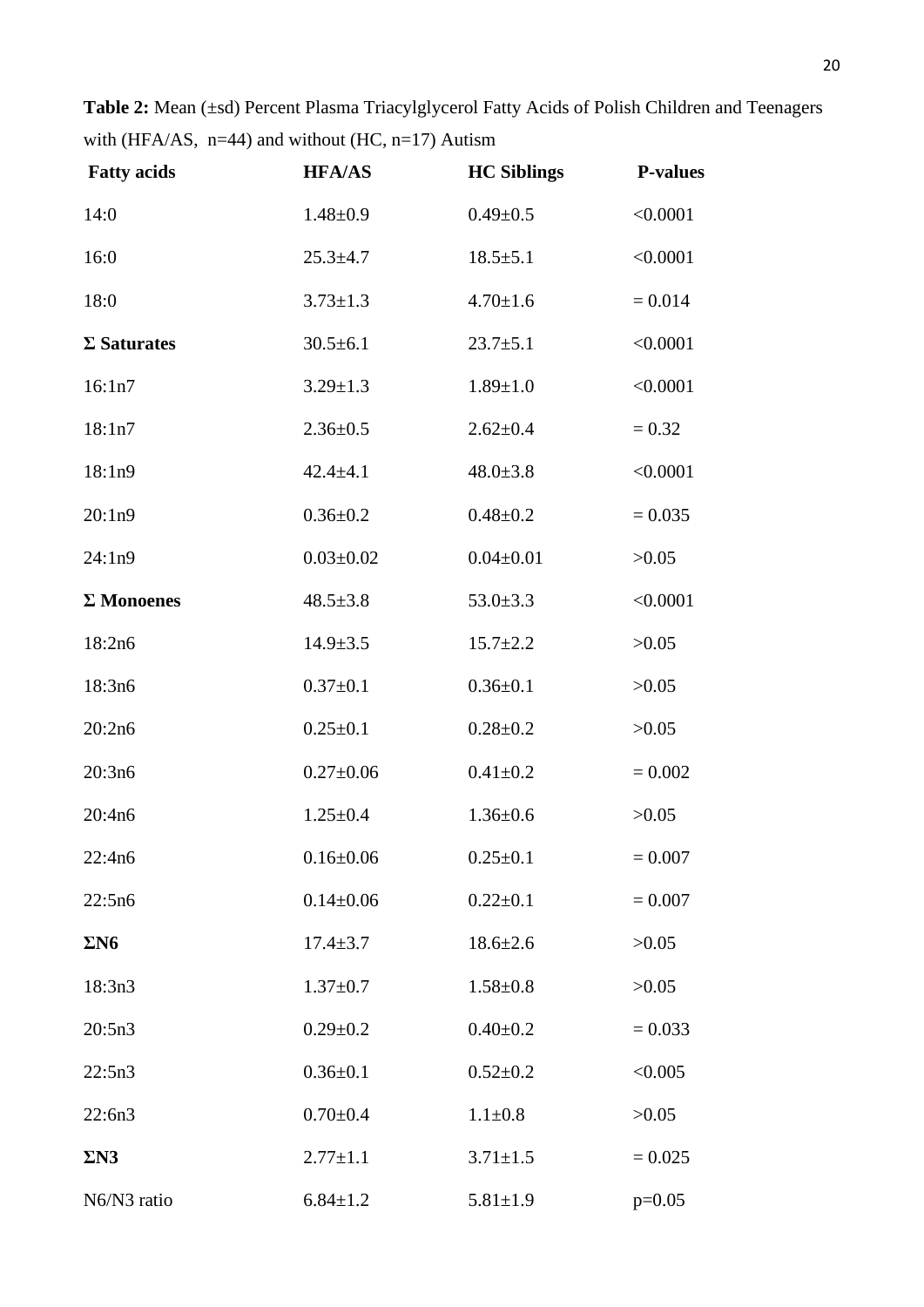| <b>Fatty Acids</b> | <b>HFA/AS</b>   | <b>HC Siblings</b> | <b>P-value</b> |
|--------------------|-----------------|--------------------|----------------|
| 14:0               | $0.55 \pm 0.2$  | $0.39 \pm 0.2$     | $= 0.004$      |
| 16:0               | $11.6 \pm 0.7$  | $9.15 \pm 1.4$     | < 0.0001       |
| 18:0               | $0.76 \pm 0.1$  | $0.80 + 0.2$       | >0.05          |
| $\Sigma$ Saturates | $12.9 \pm 0.9$  | $10.3 \pm 1.4$     | < 0.0001       |
| 16:1n7             | $2.60 \pm 1.0$  | $2.07 \pm 0.5$     | $= 0.008$      |
| 18:1n7             | $1.03 \pm 0.2$  | $1.02 \pm 0.2$     | >0.05          |
| 18:1n9             | $20.6 \pm 1.7$  | $19.7 \pm 2.7$     | >0.05          |
| 20:1n9             | $0.04 \pm 0.01$ | $0.05 \pm 0.04$    | >0.05          |
| 24:1n9             | $0.02 \pm 0.01$ | $0.06 \pm 0.06$    | $= 0.006$      |
| $\Sigma$ Monoenes  | $24.3 \pm 2.3$  | $22.9 \pm 2.9$     | $= 0.041$      |
| 18:2n6             | $50.6 \pm 3.2$  | $54.4 \pm 4.0$     | < 0.0001       |
| 18:3n6             | $0.83 \pm 0.4$  | $0.82{\pm}0.5$     | >0.05          |
| 20:2n6             | $0.04 \pm 0.04$ | $0.05 \pm 0.05$    | >0.05          |
| 20:3n6             | $0.58 + 0.1$    | $0.69 \pm 0.2$     | $= 0.036$      |
| 20:4n6             | $6.86 \pm 1.3$  | $7.09 \pm 1.5$     | >0.05          |
| 22:4n6             | $0.02 \pm 0.01$ | $0.04 \pm 0.03$    | >0.05          |
| 22:5n6             | $0.04 \pm 0.01$ | $0.06 \pm 0.04$    | $= 0.017$      |
| $\Sigma$ N6        | $59.0 \pm 2.8$  | $63.1 \pm 3.7$     | < 0.0001       |
| 18:3n3             | $0.67 \pm 0.3$  | $0.73 \pm 0.3$     | < 0.05         |
| 20:5n3             | $0.78 + 0.4$    | $1.05 \pm 0.7$     | $= 0.045$      |
| 22:5n3             | $0.03 \pm 0.01$ | $0.06 \pm 0.04$    | $= 0.003$      |
| 22:6n3             | $0.49 + 0.1$    | $0.61 \pm 0.03$    | $= 0.011$      |
| $\Sigma N3$        | $2.05 \pm 0.7$  | $2.50 \pm 0.9$     | $= 0.035$      |
| N6/N3 ratio        | $31.3 \pm 8.7$  | $29.0+9.3$         | >0.05          |

| <b>Table 3:</b> Mean (±sd) Percent Plasma Cholesteryl Ester Fatty Acids of Polish Children and |
|------------------------------------------------------------------------------------------------|
| Teenager's with $(HFA/AS, n=44)$ and without $(HC, n=17)$ Asperger's Syndrome                  |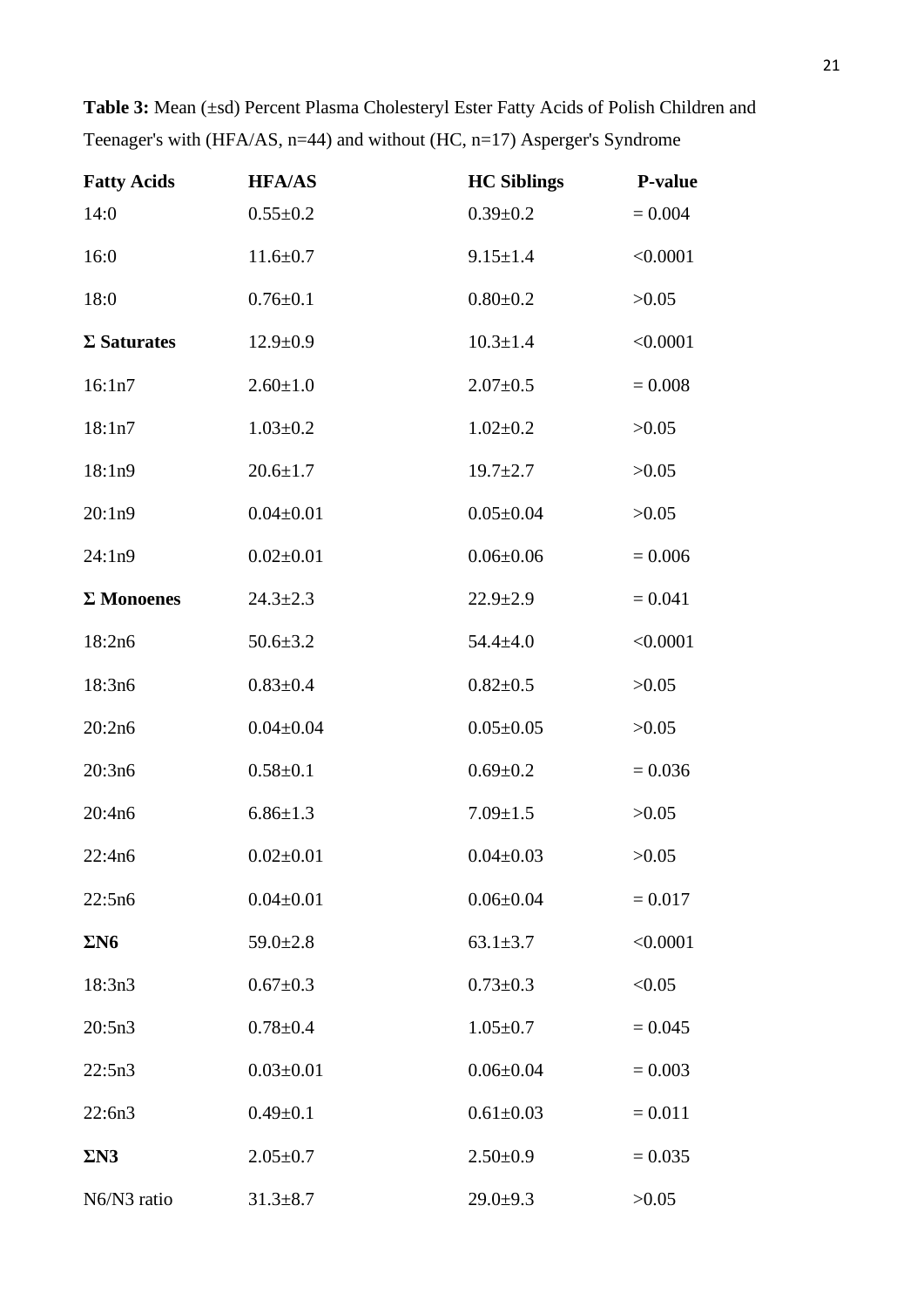| <b>Fatty acids</b> | <b>HFA/AS</b>   | <b>HC Siblings</b> | <b>P-value</b> |
|--------------------|-----------------|--------------------|----------------|
| 14:0               | $0.33 \pm 0.1$  | $016 \pm 0.2$      | < 0.0001       |
| 16:0               | $26.5 \pm 1.9$  | $22.6 + 4.1$       | < 0.0001       |
| 18:0               | $13.8 \pm 1.0$  | $14.7 \pm 1.4$     | $= 0.004$      |
| $\Sigma$ Saturates | $40.6 \pm 2.1$  | $37.5 \pm 3.4$     | $= 0.002$      |
| 16:1n7             | $0.75 \pm 0.3$  | $0.44 \pm 0.2$     | < 0.0001       |
| 18:1n7             | $1.41 \pm 0.3$  | $1.39 \pm 0.2$     | >0.05          |
| 18:1n9             | $13.7 + 2.4$    | $13.1 \pm 2.4$     | >0.05          |
| 20:1n9             | $0.14 \pm 0.04$ | $0.17 \pm 0.04$    | $= 0.004$      |
| 24:1n9             | $0.05 \pm 0.01$ | $0.06 \pm 0.03$    | $= 0.039$      |
| $\Sigma$ Monoenes  | $16.03 \pm 2.6$ | $15.1 \pm 2.5$     | >0.05          |
| 18:2n6             | $22.6 \pm 2.8$  | $24.3 \pm 2.9$     | $=0.033$       |
| 18:3n6             | $0.10 \pm 0.04$ | $0.12 \pm 0.05$    | >0.05          |
| 20:2n6             | $0.26 \pm 0.05$ | $0.31 \pm 0.07$    | < 0.001        |
| 20:3n6             | $2.93 \pm 0.8$  | $3.69 \pm 1.0$     | < 0.01         |
| 20:4n6             | $10.1 \pm 1.6$  | $10.4 \pm 1.8$     | >0.05          |
| 22:4n6             | $0.31 \pm 0.07$ | $0.39 \pm 0.1$     | $= 0.004$      |
| 22:5n6             | $0.26 \pm 0.09$ | $0.32 \pm 0.1$     | $= 0.019$      |
| $\Sigma$ N6        | $36.6 \pm 2.4$  | $39.6 \pm 4.4$     | $= 0.015$      |
| 18:3n3             | $0.38 \pm 0.2$  | $0.38 \pm 0.1$     | >0.05          |
| 20:5n3             | $0.85 \pm 0.4$  | $1.08 \pm 0.6$     | >0.05          |
| 22:5n3             | $0.92 \pm 0.2$  | $1.05 \pm 0.3$     | $= 0.047$      |
| 22:6n3             | $3.60 \pm 1.0$  | $4.10 \pm 1.6$     | >0.05          |
| $\Sigma N3$        | $5.80 \pm 1.4$  | $6.65 \pm 2.2$     | >0.05          |
| 16:0DMA            | $0.37 \pm 0.09$ | $0.38 \pm 0.1$     | >0.05          |
| 18:0DMA            | $0.08 \pm 0.02$ | $0.10 \pm 0.03$    | $= 0.016$      |
| N6/N3 ratio        | $6.64 \pm 1.7$  | $6.61 \pm 1.8$     | >0.05          |

Table 4: Mean (±sd) Percent Plasma Phosphatidylcholine Fatty Acids of Polish Children & Teenagers with (HFA/AS,  $n=44$ ) and without (HC,  $n=17$ ) Autism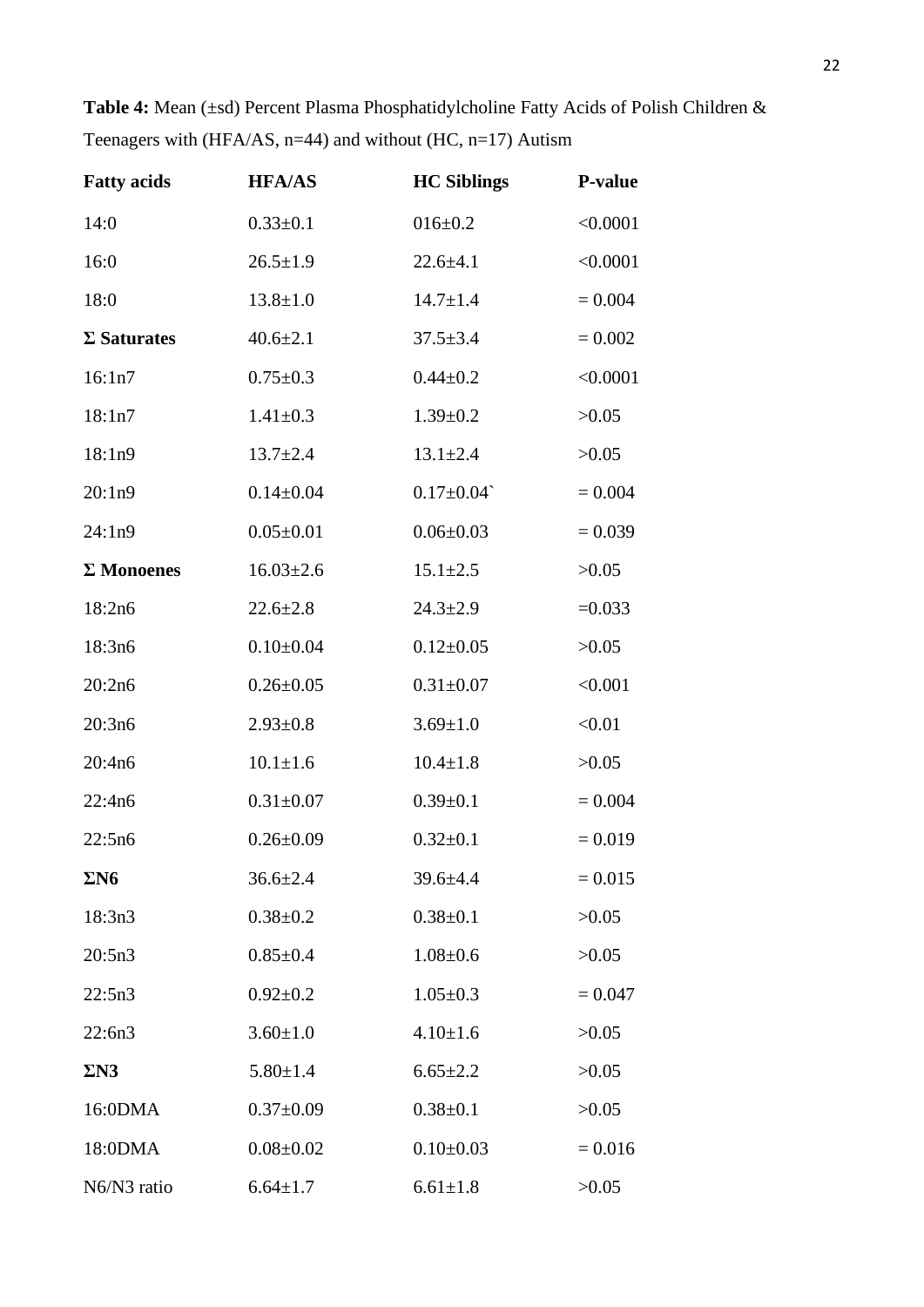| <b>Fatty Acids</b> | <b>HFA/AS</b>   | <b>HC Siblings</b> | <b>P-value</b> |
|--------------------|-----------------|--------------------|----------------|
| 14:0               | $0.26 \pm 0.08$ | $0.27 \pm 0.08$    | >0.05          |
| 16:0               | $34.8 \pm 1.3$  | $33.4 \pm 1.6$     | < 0.001        |
| 18:0               | $11.5 \pm 0.8$  | $11.7 \pm 0.9$     | >0.05          |
| 20:0               | $0.18 \pm 0.05$ | $0.13 \pm 0.1$     | >0.05          |
| $\Sigma$ Saturates | $47.9 \pm 1.1$  | $46.8 \pm 1.4$     | $= 0.002$      |
| 16:1n7             | $0.34 \pm 1$    | $0.34 \pm 01$      | >0.05          |
| 18:1n7             | $1.44 \pm 0.2$  | $1.37 \pm 0.2$     | >0.05          |
| 18:1n9             | $17.3 \pm 1.0$  | $16.5 \pm 1.0$     | < 0.01         |
| 20:1n9             | $0.27 \pm 0.06$ | $0.27 \pm 0.08$    | >0.05          |
| 24:1n9             |                 |                    | $\blacksquare$ |
| $\Sigma$ Monoenes  | $19.3 \pm 1.1$  | $18.5 \pm 1.0$     | $= 0.004$      |
| 18:2n6             | $18.9 \pm 1.6$  | $20.0 \pm 1.8$     | $= 0.032$      |
| 18:3n6             | $0.16 \pm 0.05$ | $0.13 \pm 0.05$    | >0.05          |
| 20:2n6             | $0.25 \pm 0.05$ | $0.27 \pm 0.03$    | $= 0.039$      |
| 20:3n6             | $1.72 \pm 0.4$  | $2.0 \pm 0.3$      | $= 0.015$      |
| 20:4n6             | $6.81 \pm 1.1$  | $6.81 \pm 1.1$     | >0.05          |
| 22:4n6             | $0.43 \pm 0.1$  | $0.50 \pm 0.08$    | $= 0.03$       |
| 22:5n6             | $0.27 \pm 0.1$  | $0.31 \pm 0.08$    | >0.05          |
| $\Sigma$ N6        | $28.6 \pm 1.3$  | $30.0 \pm 1.5$     | < 0.001        |
| 18:3n3             | $0.28 \pm 0.09$ | $0.28 \pm 0.06$    | >0.05          |
| 20:5n3             | $0.55 \pm 0.2$  | $0.64 \pm 0.3$     | < 0.05         |
| 22:5n3             | $0.54 \pm 0.1$  | $0.60 \pm 0.08$    | < 0.05         |
| 22:6n3             | $1.71 \pm 0.5$  | $2.01 \pm 0.9$     | < 0.05         |
| $\Sigma N3$        | $3.15 \pm 0.7$  | $3.61 \pm 1.3$     | >0.05          |
| 16:0DMA            | $0.48 \pm 0.08$ | $0.49 + 0.1$       | >0.05          |
| 18:0DMA            | $0.26 \pm 0.06$ | $0.34 \pm 0.1$     | $= 0.013$      |
| N6/N3 ratio        | $9.56 \pm 2.3$  | $9.16 \pm 2.2$     | >0.05          |

Table 5: Mean (±sd) Percent Red Blood Cell Phosphatidylcholine Fatty Acids of Polish Children & Teenagers with (HFA/AS,  $n=44$ ) and without (HC,  $n=17$ ) Autism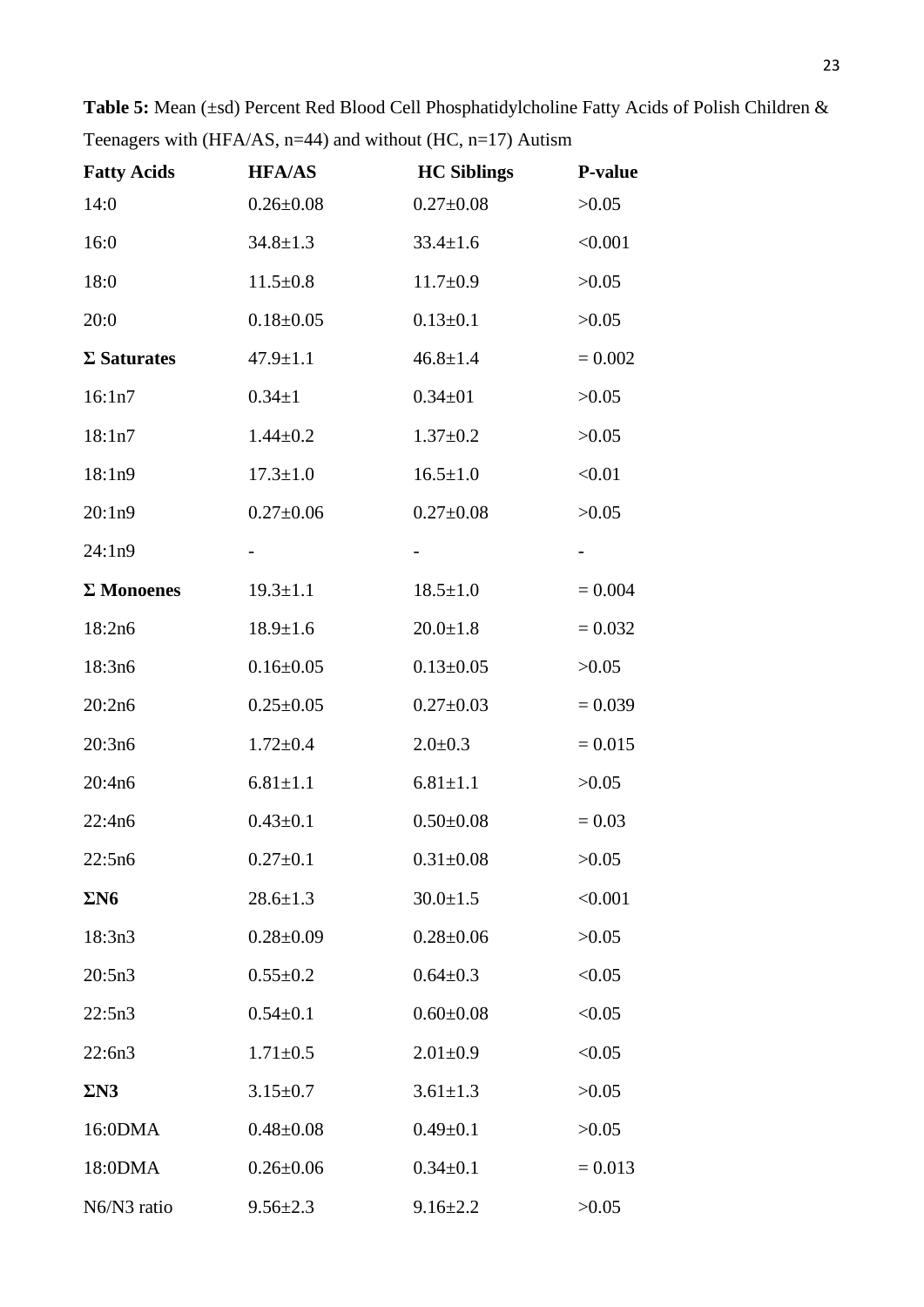| <b>Fatty Acids</b> | HFA/AS          | <b>HC Siblings</b> | P-value   |
|--------------------|-----------------|--------------------|-----------|
| 14:0               | $0.10 \pm 0.04$ | $0.09 \pm 0.03$    | >0.05     |
| 16:0               | $11.0 \pm 1.0$  | $10.7 \pm 1.4$     | >0.05     |
| 18:0               | $5.61 \pm 0.4$  | $5.71 \pm 0.5$     | >0.05     |
| 20:0               | $0.11 \pm 0.03$ | $0.11 \pm 0.05$    | >0.05     |
| $\Sigma$ Saturates | $17.4 \pm 1.0$  | $17.2 \pm 1.5$     | >0.05     |
| 16:1n7             | $0.13 \pm 0.05$ | $0.13 \pm 0.06$    | >0.05     |
| 18:1n7             | $0.78 + 0.1$    | $0.77 \pm 0.1$     | >0.05     |
| 18:1n9             | $14.8 \pm 1.1$  | $14.9 \pm 1.1$     | >0.05     |
| 20:1n9             | $0.29 \pm 0.06$ | $0.37 \pm 0.1$     | $= 0.009$ |
| 24:1n9             |                 |                    |           |
| $\Sigma$ Monoenes  | $15.96 \pm 1.3$ | $16.1 \pm 1.2$     | >0.05     |
| 18:2006            | $4.32 \pm 0.7$  | $5.03 \pm 1.1$     | $= 0.003$ |
| 18:3n6             | $0.32 \pm 0.06$ | $0.26 \pm 0.08$    | $= 0.007$ |
| 20:2n6             | $0.15 \pm 0.05$ | $0.18 \pm 0.04$    | >0.05     |
| 20:3n6             | $0.88 + 0.2$    | $1.05 \pm 0.3$     | $= 0.009$ |
| 20:4n6             | $24.3 \pm 1.7$  | $24.4 \pm 1.4$     | >0.05     |
| 22:4n6             | $5.36 \pm 1.2$  | $6.01 \pm 1.1$     | < 0.05    |
| 22:5n6             | $0.61 + 0.2$    | $0.66 \pm 0.1$     | >0.05     |
| $\Sigma$ N6        | $35.9 \pm 2.4$  | $37.6 \pm 1.7$     | $= 0.003$ |
| 18:3n3             | $0.15 \pm 0.04$ | $0.18 \pm 0.05$    | >0.05     |
| 20:5n3             | $1.25 \pm 0.7$  | $1.09 \pm 0.5$     | >0.05     |
| 22:5n3             | $4.30 \pm 0.7$  | $4.20 \pm 0.4$     | >0.05     |
| 22:6n3             | $6.55 \pm 1.4$  | $6.46 \pm 1.2$     | >0.05     |
| $\Sigma$ N3        | $12.3 \pm 2.3$  | $11.9 \pm 1.7$     | >0.05     |
| 16:0 DMA           | $4.68 \pm 0.5$  | $4.31 \pm 0.4$     | $= 0.012$ |
| 18:0 DMA           | $9.47 \pm 1.2$  | $9.50 \pm 1.3$     | >0.05     |
| 18:1 DMA           | $1.57 \pm 0.3$  | $1.53 \pm 0.3$     | >0.05     |
| N6/N3 ratio        | $3.03 \pm 0.7$  | $3.2 \pm 0.5$      | >0.05     |

Table 6: Mean (±sd) Percent Red Blood Cell Phosphatidylethanolamine Fatty Acids of Polish Children & Teenagers with (HFA/AS,  $n=44$ ) and without (HC,  $n=17$ ) Autism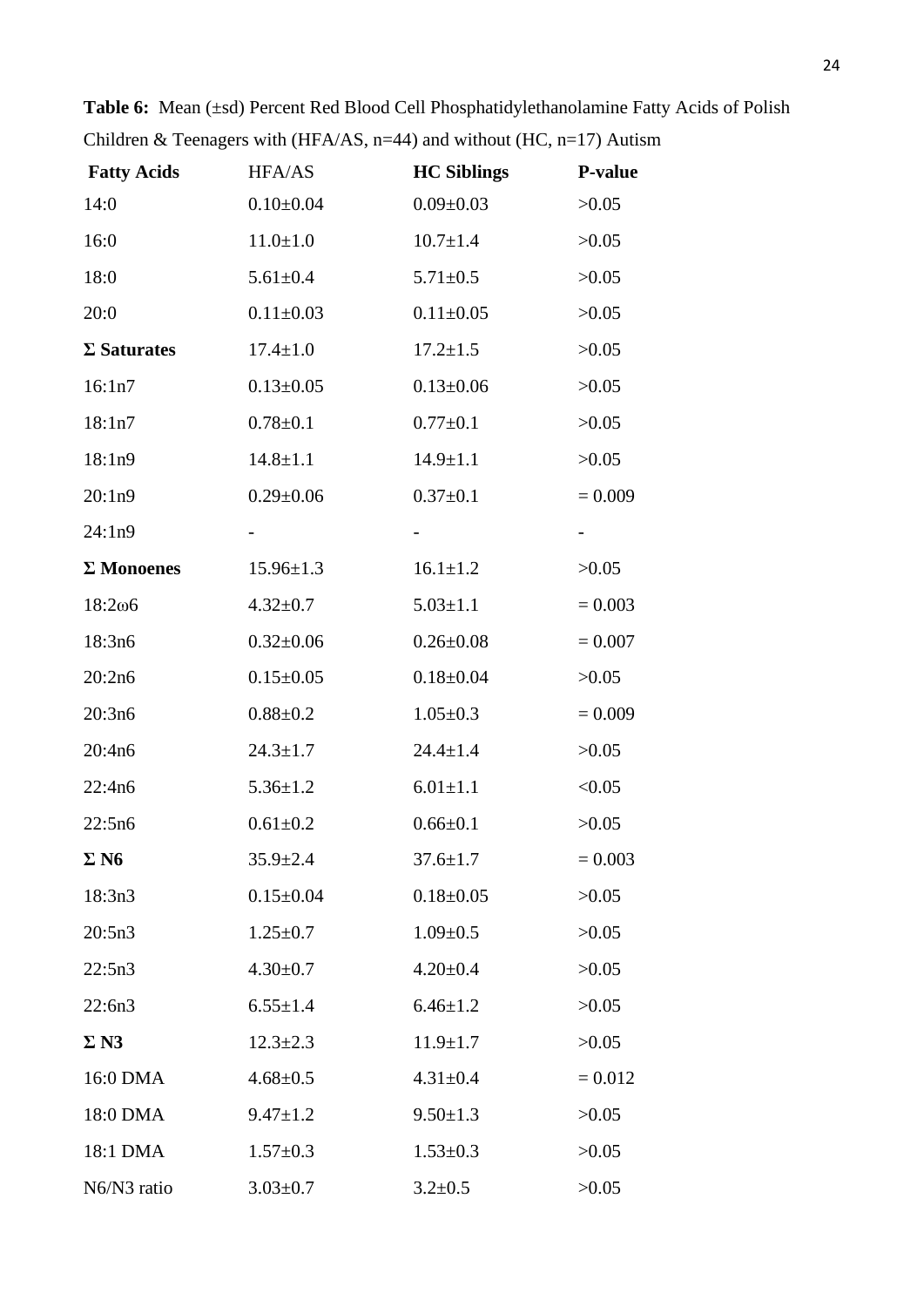| Plasma phosphatidylcholine          | <b>Verbal IQ</b>            | <b>Performance IQ</b> | <b>Full-Scale IQ</b>        |
|-------------------------------------|-----------------------------|-----------------------|-----------------------------|
| 18:2n6                              | $-0.244$ (p $>0.05$ )       | $-0.163$ (p $>0.05$ ) | $-0.228$ (p $>0.05$ )       |
| 20:3n6                              | $0.029$ (p $>0.05$ )        | $0.110$ (p $>0.05$ )  | $0.153$ (p $>0.05$ )        |
| 20:4n6                              | $0.168$ (p $>0.05$ )        | $0.125$ (p $>0.05$ )  | $\overline{0.157}$ (p>0.05) |
| 22:4n6                              | $0.01$ (p $>0.05$ )         | $0.05$ (p $>0.05$ )   | $0.134$ (p $>0.05$ )        |
| 22:5n6                              | $-0.013$ (p $>0.05$ )       | $-0.089$ (p>0.05)     | $-0.007(p>0.05)$            |
| $\Sigma$ N6                         | $-0.161$ (p $>0.05$ )       | $-0.071$ (p $>0.05$ ) | $-0.098$ (p $>0.05$ )       |
| 18:3n3                              | $0.041$ (p $>0.05$ )        | $0.042$ (p $>0.05$ )  | $0.144$ (p $>0.05$ )        |
| 20:5n3                              | $0.174$ (p $>0.05$ )        | $0.157$ (p $>0.05$ )  | $0.143$ (p $>0.05$ )        |
| 22:5n3                              | $0.357$ (p=0.019)           | $0.281$ (p $>0.05$ )  | $0.402$ (p=0.008)           |
| 22:6n3                              | $0.124$ (p $>0.05$ )        | $0.033$ (p $>0.05$ )  | $0.057$ (p $>0.05$ )        |
| $\Sigma N3$                         | $0.0189$ (p $>0.05$ )       | $0.102$ (p $>0.05$ )  | $0.125$ (p $>0.05$ )        |
| <b>RBC</b> phosphatidylcholine      |                             |                       |                             |
| 18:2n6                              | $-0.194$ (p $>0.05$ )       | $-0.358$ (p=0.019)    | $-0.320$ (p=0.039)          |
| 20:3n6                              | $0.073$ (p $>0.05$ )        | $0.095$ (p $>0.05$ )  | $0.177$ (p $>0.05$ )        |
| 20:4n6                              | $0.073$ (p $>0.05$ )        | $0.123$ (p $>0.05$ )  | $0.180$ (p $>0.05$ )        |
| 22:4n6                              | $-0.159$ (p $>0.05$ )       | $0.133$ (p $>0.05$ )  | $0.048$ (p $>0.05$ )        |
| 22:5n6                              | $-0.220$ (p $>0.05$ )       | $-0.101$ (p $>0.05$ ) | $-0.153$ (p $>0.05$ )       |
| $\Sigma$ N6                         | $-0.165$ (p $>0.05$ )       | $-0.304$ (p=0.047)    | $0.215$ (p $>0.05$ )        |
| 18:3n3                              | $0.093$ (p $>0.05$ )        | $0.148$ (p $>0.05$ )  | $0.027$ (p $>0.05$ )        |
| 20:5n3                              | $0.105$ (p $>0.05$ )        | $0.173$ (p $>0.05$ )  | $0.156$ (p $>0.05$ )        |
| 22:5n3                              | $0.308$ (p=0.044)           | $0.304$ (p=0.047)     | $0.388(p=0.011)$            |
| 22:6n3                              | $0.014$ (p $>0.05$ )        | $0.004$ (p $>0.05$ )  | $0.029$ (p $>0.05$ )        |
| $\Sigma$ N3                         | $0.125$ (p $>0.05$ )        | $0.119$ (p $>0.05$ )  | 0.091(p>0.05)               |
| <b>RBC</b> phosphatidylethanolamine |                             |                       |                             |
| 18:2n6                              | $-0.116$ (p $>0.05$ )       | $-0.158$ (p $>0.05$ ) | $-0.175$ (p $>0.05$ )       |
| 20:3n6                              | $-0.170$ (p $>0.05$ )       | $-0.111$ (p $>0.05$ ) | $0.039$ (p $>0.05$ )        |
| 20:4n6                              | $0.037$ (p $>0.05$ )        | $0.039$ (p $>0.05$ )  | $0.096$ (p $>0.05$ )        |
| 22:4n6                              | $-0.237$ (p $>0.05$ )       | $-0.077$ (p $>0.05$ ) | $-0.134$ (p $>0.05$ )       |
| 22:5n6                              | $-0.244$ (p $>0.05$ )       | $-0.210$ (p $>0.05$ ) | $-0.232$ (p $>0.05$ )       |
| $\Sigma$ N6                         | $-0.149$ (p $>0.05$ )       | $-0.073$ (p $>0.05$ ) | $-0.073$ (p $>0.05$ )       |
| 18:3n3                              | $\overline{0.088}$ (p>0.05) | $0.009$ (p $>0.05$ )  | $0.070$ (p $>0.05$ )        |
| 20:5n3                              | $0.217$ (p $>0.05$ )        | $0.116$ (p $>0.05$ )  | $0.149$ (p $>0.05$ )        |
| 22:5n3                              | $0.390$ (p=0.010)           | $0.182$ (p $>0.05$ )  | $0.370$ (p=0.016)           |
| 22:6n3                              | $0.051$ (p $>0.05$ )        | $0.087$ (p $>0.05$ )  | $0.066$ (p $>0.05$ )        |
| $\Sigma N3$                         | $0.216$ (p $>0.05$ )        | $0.036$ (p $>0.05$ )  | $0.115$ (p $>0.05$ )        |

**Table 7**: Correlation (Pearson, r) between Plasma and Red Blood N3 and N6 Fatty Acids, and Scaled Verbal, Performance and Full-Scale IQ of Polish Children & Teenagers with Autism (HFA/AS, n=44)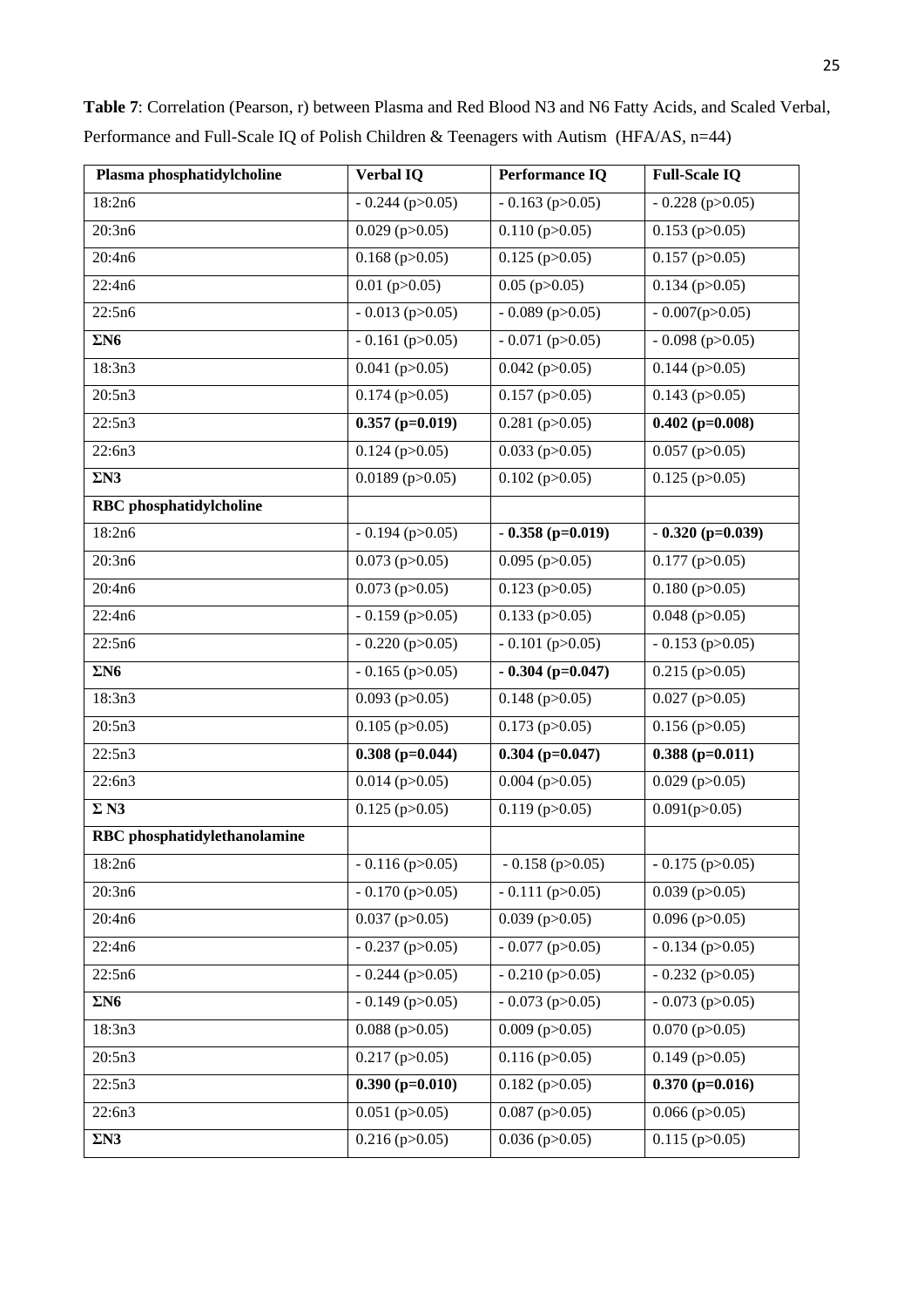**Table 8:** Correlation (Pearson, r) between Plasma and Red Blood Cell N3 and N6 Fatty Acids, and Conner's Parent Rating Scale T-scores of Polish Children and Teenagers with Autism (HFA/AS, n=44)

| Plasma phosphatidylcholine     | <b>ADHD</b> Index     | <b>Inattention</b>    | Oppositional          | Hyperactivity         |
|--------------------------------|-----------------------|-----------------------|-----------------------|-----------------------|
| 18:2n6                         | $0.024$ (p $>0.05$ )  | $0.063$ (p $>0.05$ )  | $0.009$ (p $>0.05$ )  | $-0.266$ (p $>0.05$ ) |
| 20:3n6                         | $0.121$ (p $>0.05$ )  | $0.051$ (p $>0.05$ )  | $0.236$ (p $>0.05$ )  | $0.362$ (p=0.018)     |
| 20:4n6                         | $0.083$ (p $>0.05$ )  | $0.181$ (p $>0.05$ )  | $0.190$ (p $>0.05$ )  | $0.041$ (p $>0.05$ )  |
| 22:4n6                         | $0.164$ (p $>0.05$ )  | $0.020$ (p $>0.05$ )  | $0.341(p=0.025)$      | $0.283$ (p $>0.05$ )  |
| 22:5n6                         | $0.048$ (p $>0.05$ )  | $0.150$ (p $>0.05$ )  | $0.234$ (p $>0.05$ )  | $0.198$ (p $>0.05$ )  |
| $\Sigma$ N6                    | $0.038$ (p $>0.05$ )  | $0.038$ (p $>0.05$ )  | $0.234$ (p $>0.05$ )  | $0.139$ (p $>0.05$ )  |
| 18:3n3                         | $-0.141$ (p $>0.05$ ) | $-0.043$ (p $>0.05$ ) | $-0.333$ (p=0.029)    | $-0.116$ (p $>0.05$   |
| 20:5n3                         | $-0.395$ (p=0.009)    | $-0.270$ (p $>0.05$ ) | $-0.365$ (p=0.016)    | $-0.098$ (p $>0.05$ ) |
| 22:5n3                         | $-0.117$ (p $>0.05$ ) | $-0.168$ (p $>0.05$ ) | $0.085$ (p $>0.05$ )  | $-0.017$ (p $>0.05$ ) |
| 22:6n3                         | $-0.402$ (p=0.007)    | $-0.335$ (p=0.028)    | $-0.280$ (p $>0.05$ ) | $-0.320$ (p=0.039)    |
| $\Sigma N3$                    | $-0.425$ (p=0.005)    | $-0.340$ (p=0.026)    | $-0.319$ (p=0.035)    | $-0.269$ (p $>0.05$ ) |
| N6/N3 LCPUFA                   | $0.312$ (p=0.041)     | $0.280$ (p $>0.05$ )  | $0.234$ (p $>0.05$ )  | $0.217$ (p $>0.05$ )  |
| <b>RBC</b> phosphatidylcholine |                       |                       |                       |                       |
| 18:2n6                         | $0.015$ (p $>0.05$ )  | $0.100$ (p $>0.05$ )  | $0.047$ (p $>0.05$ )  | $0.157$ (p $>0.05$ )  |
| 20:3n6                         | $0.166$ (p $>0.05$ )  | $0.156$ (p $>0.05$ )  | $0.286$ (p $>0.05$ )  | $0.401(p=0.009)$      |
| 20:4n6                         | $0.179$ (p $>0.05$ )  | $0.070$ (p $>0.05$ )  | $0.314$ (p=0.041)     | $0.189$ (p $>0.05$ )  |
| 22:4n6                         | $0.339$ (p=0.026)     | $0.308$ (p=0.044)     | $0.256$ (p $>0.05$ )  | $0.189$ (p $>0.05$ )  |
| 22:5n6                         | $0.298$ (p<0.05)      | $0.275$ (p $>0.05$ )  | $0.170$ (p $>0.05$ )  | $0.164$ (p $>0.05$ )  |
| $\Sigma$ N6                    | $0.224$ (p $>0.05$ )  | $0.252$ (p $>0.05$ )  | $0.336$ (p=0.028)     | $0.114$ (p $>0.05$ )  |
| 18:3n3                         | $-0.206$ (p $>0.05$ ) | $-0.122$ (p $>0.05$ ) | $-0.337$ (p=0.027)    | $-207$ (p $>0.05$ )   |
| 20:5n3                         | $-0.321$ (p=0.036)    | $-0.181$ (p $>0.05$ ) | $-0.254$ (p $>0.05$ ) | $-0.219$ (p $>0.05$ ) |
| 22:5n3                         | $0.171$ (p $>0.05$ )  | $0.139$ (p $>0.05$ )  | $0.284$ (p $>0.05$ )  | $0.131$ (p $>0.05$ )  |
| 22:6n3                         | $-0.089$ (p $>0.05$ ) | $-0.040$ (p>0.05)     | $-0.130$ (p $>0.05$ ) | $-0.156$ (p $>0.05$ ) |
| $\Sigma$ N3                    | $-0.138$ (p>0.05)     | $-0.063$ (p $>0.05$ ) | $-0.151$ (p $>0.05$ ) | $-0.157$ (p $>0.05$ ) |
| N6/N3 LCPUFA                   | $0.062$ (p $>0.05$ )  | $0.059$ (p $>0.05$ )  | $0.101$ (p $>0.05$ )  | $0.187$ (p $>0.05$ )  |
| <b>RBC</b>                     |                       |                       |                       |                       |
| Phosphatidylethanolamine       |                       |                       |                       |                       |
| 18:2n6                         | $0.125$ (p $>0.05$ )  | $0.252$ (p $>0.05$ )  | $0.135$ (p $>0.05$ )  | $0.134$ (p $>0.05$ )  |
| 20:3n6                         | $0.151$ (p $>0.05$ )  | $0.222$ (p $>0.05$ )  | $0.143$ (p $>0.05$ )  | $0.206$ (p $>0.05$ )  |
| 20:4n6                         | $0.023$ (p $>0.05$ )  | $0.110$ (p $>0.05$ )  | $0.701$ (p $>0.05$ )  | $0.180$ (p $>0.05$ )  |
| 22:4n6                         | $0.236$ (p $>0.05$ )  | $0.056$ (p $>0.05$ )  | $0.099$ (p $>0.05$ )  | $0.052$ (p $>0.05$ )  |
| 22:5n6                         | $0.130$ (p $>0.05$ )  | $0.021$ (p $>0.05$ )  | $0.022$ (p $>0.05$ )  | $0.216$ (p $>0.05$ )  |
| $\Sigma$ N6                    | $0.171$ (p $>0.05$ )  | $0.035$ (p $>0.05$ )  | $0.212$ (p $>0.05$ )  | $0.140$ (p $>0.05$ )  |
| 18:3n3                         | $-0.076$ (p $>0.05$ ) | $-0.088$ (p $>0.05$ ) | $-0.333$ (p=0.029)    | $-0.164$ (p $>0.05$ ) |
| 20:5n3                         | $-0.317$ (p=0.038)    | $-0.128$ (p $>0.05$ ) | $-0.328$ (p=0.032)    | $-0.160$ (p $>0.05$ ) |
| 22:5n3                         | $-0.087$ (p $>0.05$ ) | $0.059$ (p $>0.05$ )  | $0.086$ (p $>0.05$ )  | 0.047(p>0.05)         |